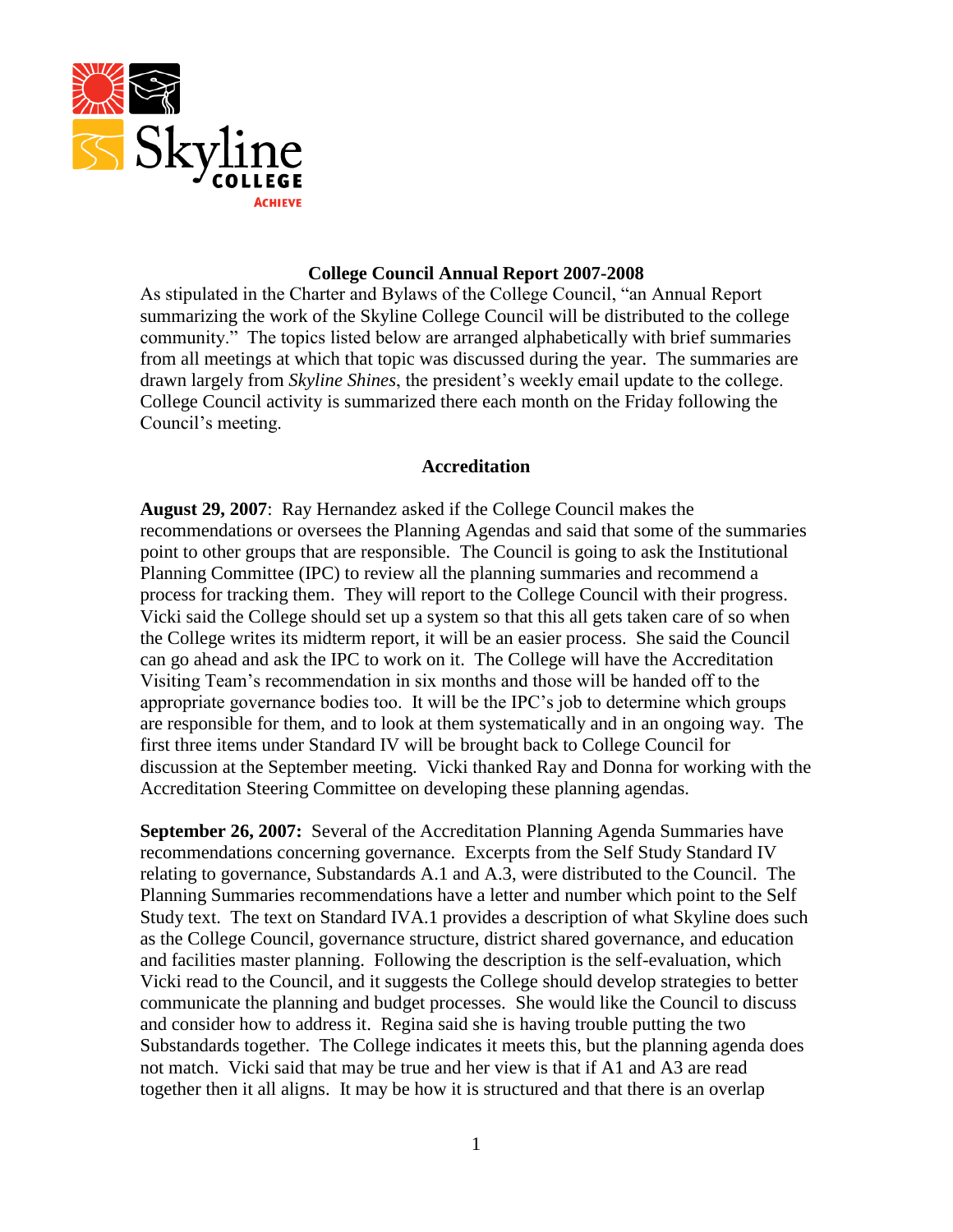between the two Substandards that makes it confusing. She said it makes sense to talk about them together as a package.

Communication strategies discussed: Lori said in an Institutional Planning Committee meeting there was a question about how the College disseminates information effectively to the constituent groups and she also had a discussion about this with the Student Services Leadership Team. There is a lot of web based communication and the challenge is to find out how faculty and students want the information. The information is out there, but is not clear how the constituent groups want it to be received. Lori suggested that a focus group be formed to review this issue and Vicki thought it might be a good strategy. Regina does not think more information needs to be disseminated, but the information needs to be summarized so that it can be easily communicated in the governance processes. When minutes are taken in governance meetings, there should be a brief summary of the topics. People can dig deeper if they want, but at least they can keep up with what is happening without having to read the details of the minutes. Vicki said that when College Council meetings conclude she writes a condensed report that describes the topic and action taken. This can be done for all the shared governance groups, and would be good for the technical committees such as College Budget and Institutional Planning.

Lori suggested the Council think about multiple formats and multiple forms of delivery when communicating information. One of the suggestions she has learned from the First Year Experience project is to consider reinforcing what people learn in meetings. Vicki said the problem is that some of the groups that meet do not always have time to review all these issues. They have departmental business and issues to address. Vicki thinks information cannot be communicated in a systematic way. Ray and Carla said that is happening in Academic Senate. Vicki said in some of the complex, technical committees it is hard to communicate the subtle details of information. Lori said that depending on the time of the year, issues that are important at that time (faculty hiring, budget decisions) should be focused on. Vicki said it is probably already happening and Regina agreed. Ray asked if the Council needs to respond to this know since people are involved with Accreditation, SLOs and First Year Experience (FYE). Regina said some of these are high points now. It is the front loading of all these issues that is happening and taking time, but these are longer term projects. Ray said people are so overloaded with information technology, how does the College consolidate the communication of information. He feels Lori's suggestion to form a focus group to find out how people want to receive information is good and is better than a survey. Linda and Adolfo said the Classified Council is struggling to get representation on standing committees. Lori suggested that staff be released from their duties to participate on committees. Vicki said this could happen next semester. It is important to know who the college needs to hear from other than the usual groups who attend the meetings. Ray suggested that the Council prioritize the planning agenda items. Regina said the big picture is that the College is going to work to serve the communities, both internally and externally. The struggle that she has is that it sounds like the College is complaining because it has these responsibilities. She said the College does need to figure out how to prioritize issues. She said it should be less about us and more about how do we serve students.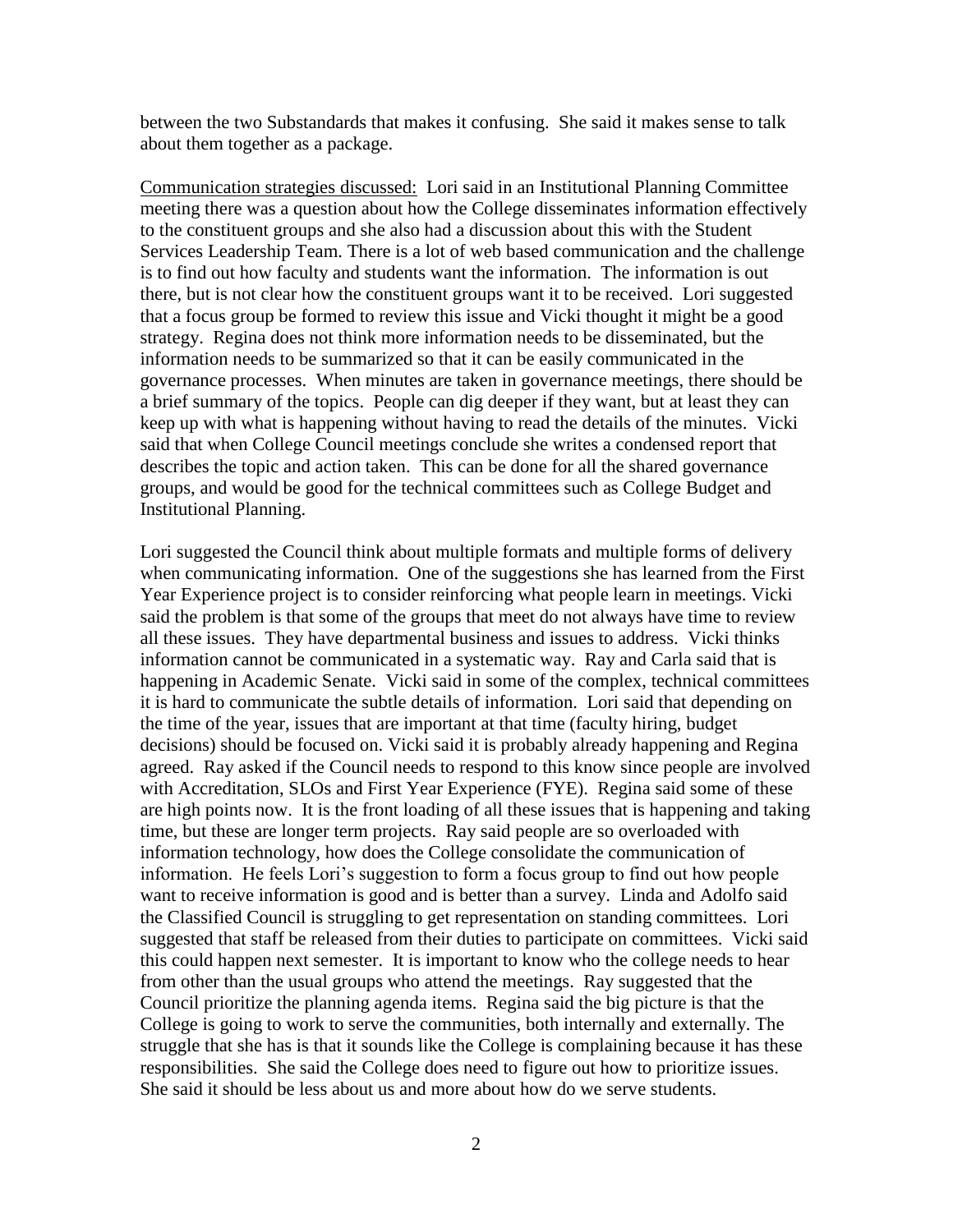Ray appreciates the shared governance process that Skyline has and suggested having a discussion about getting everyone to participate in this process. Lori noticed that some of the Self Study evaluations parallel the FYE project. Regina said there is an impact on this for the ASSC. Lori said we need to then include the students in the discussion and not just faculty and staff. She said that it is the role of administrators to support classified staff and release staff to participate in these discussions. Vicki said the college can determine when there is a relative lull during the year when scheduling a discussion would work better for faculty, staff and students. There would probably need to be separate discussions for each group based on that timeline. It could be publicized and hopefully the college could recruit people who are not the usual attendees. Ray said this is the proper event for a College Hour. Carla said Flex Day may be a day to get people other than the usual group. She asked Adolfo and Linda if they feel that they do not get the release time and Linda said some employees feel that if they go away from the work, it will still be there when they get back. It would be helpful if people could be brought in to provide coverage. Adolfo said they are trying to increase participation and the feeling among classified staff that they are an important part of the community here. Linda suggested it would be good to offer something at the first part of the year before spring semester begins. Lori said there is also a lull in their workload in October.

Vicki said the Council is in agreement that there should be focus groups on this topic and that they need to be timed uniquely for students, faculty, and classified staff. Constituent groups need to decide what would be the right time to hold the focus groups over the next year. Lori thinks it should not be more than 15 people or we may want to hold more than one focus group. Regina said she likes that process. Vicki thinks it would be a good thing to do and it can be done quickly. She would like CBC and IPC to generate a very brief synopsis in lay speak of their meetings so she can include it in *Skyline Shines*. Regina said these can be connected to the Planning Agendas and it will help with the interim accreditation report. The Council can work on the summaries and the constituent groups can meet to see what times may work for focus group. Vicki assumed that there would be a separate conversation for each constituent group. Ray suggested that while it is easier for people to talk among their groups, it would be good to hold one joint conversation. Vicki suggested three separate meetings and one joint meeting.

Substandard Item IVB: Vicki said some members of the Accreditation visiting team may join the College Council at its October 25 meeting. They will likely want to interview each of the constituent leaders. Vicki encouraged the constituent leaders to try to connect with them so they get the information they need. Ray said that Tuesday, October 23 will probably be the main day that they will want to talk to the constituent leaders. Lori asked if they will schedule the meetings ahead of time and Vicki said they may or may not. While they are here they will want to meet people on the fly, but some meetings will be scheduled ahead of time. The College will get some idea of when they will want to meet but it will need to be decided by senior administration.

**November 28, 2007:** College Council agreed that it wanted to have some focus groups to talk about the governance issues and Vicki asked if this has happened with the groups. Linda said the discussion has not happened with Classified Council and Carla said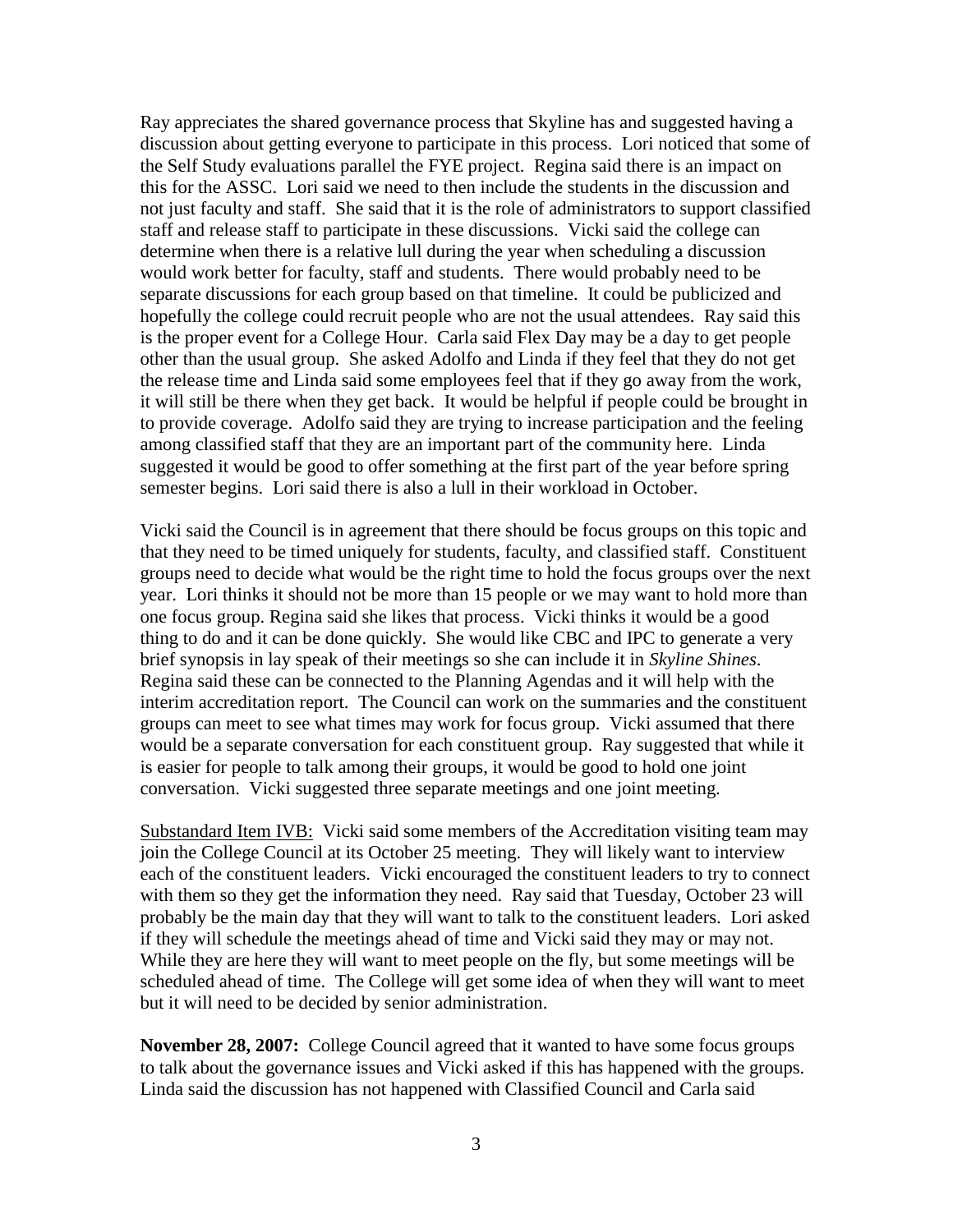Academic Senate has not discussed it. This topic will be discussed at a future Council meeting. Vicki reviewed the visiting team recommendations and her view is that Skyline did really well. They were largely recommendations that the college was aware of and no deeply penetrating problems surfaced. Following the team report, the team chair writes up the formal report and sends it to the college president for them to check for facts only. Its tone and content were consistent with what he said at the exit interview and provided details in the various standards, so the college will want to read it when it comes. She shared the report with cabinet and the steering committee co-chairs. The commission will meet the second week of January and following that, Skyline will get an official letter with the exact wording that can be shared. One issue was the SLOAC recommendation and it was a recommendation (first) to the district. Most colleges get this because most colleges are trying to figure out a way to imbed effectiveness in student learning outcomes with faculty evaluations. The SLOAC Steering Committee had a discussion on it and there was a district SLOAC meeting which was attended by union reps. Vicki suggested the college wants people who have direct responsibility for student learning to asses SLOs and engage in the SLO assessment process. Good teachers will do that and some won't. If they don't do it and refuse, it is fair to include it. This way their evaluation is not tied to student learning outcomes. Vicki thinks there is room to build it in a way that makes sense for the college. Ray feels the college is wise to have the philosophy statement because it makes it clear and relevant that the outcomes are not directly tied to the faculty evaluations. Vicki said Skyline wants to have freedom to develop its own model because colleges run their operations in so many different ways.

**January 23, 2008:** Skyline's planning agendas and draft team report recommended that the college looks at how its governance structure works and how to make communication work better. The Council, in a previous meeting, thought it would be a good idea hold discussions in the form of either a college wide forum or focus groups to flush out what is working well and what issues need to be addressed. Vicki asked the group to consider what would be the appropriate time for those discussions. Linda said they discussed it in Classified Council and there is not a good time for classified staff to attend, although generally Thursday or Friday afternoons are better. Regina proposed that the college hold breakfast discussion groups which may only cut into people's time minimally. Linda and Adolfo feel that this may be a possibility. Carla asked if these would be focus groups or for just one group meeting and Regina said that Cathy Hasson could define it better. She could help with the structuring in order to facilitate conversation and help people focus. She imagines that there will be more than one focus group. Linda would like to see one for classified staff only and then she would like to be invited to a bigger group discussion. Regina said there may possibly be five groups. It might be better for faculty to attend an afternoon meeting or Carla suggested that one of the Friday afternoon Academic Senate meetings be devoted to a focus group. Regina thought that a focus group for managers could be handled in a Management Council meeting. Carla feels it will have to be held in March after spring break, or possibly April. Classified Council has two retreats at that time: on March 27-28 (Skyline classified only) with maybe 20-25 people attending and April 10-11 (the district-wide classified retreat) attended by 10-12 people. Adolfo and Linda think it may be a possibility that they could address the planning agenda items at this meeting. He thinks capturing people for a one to two hour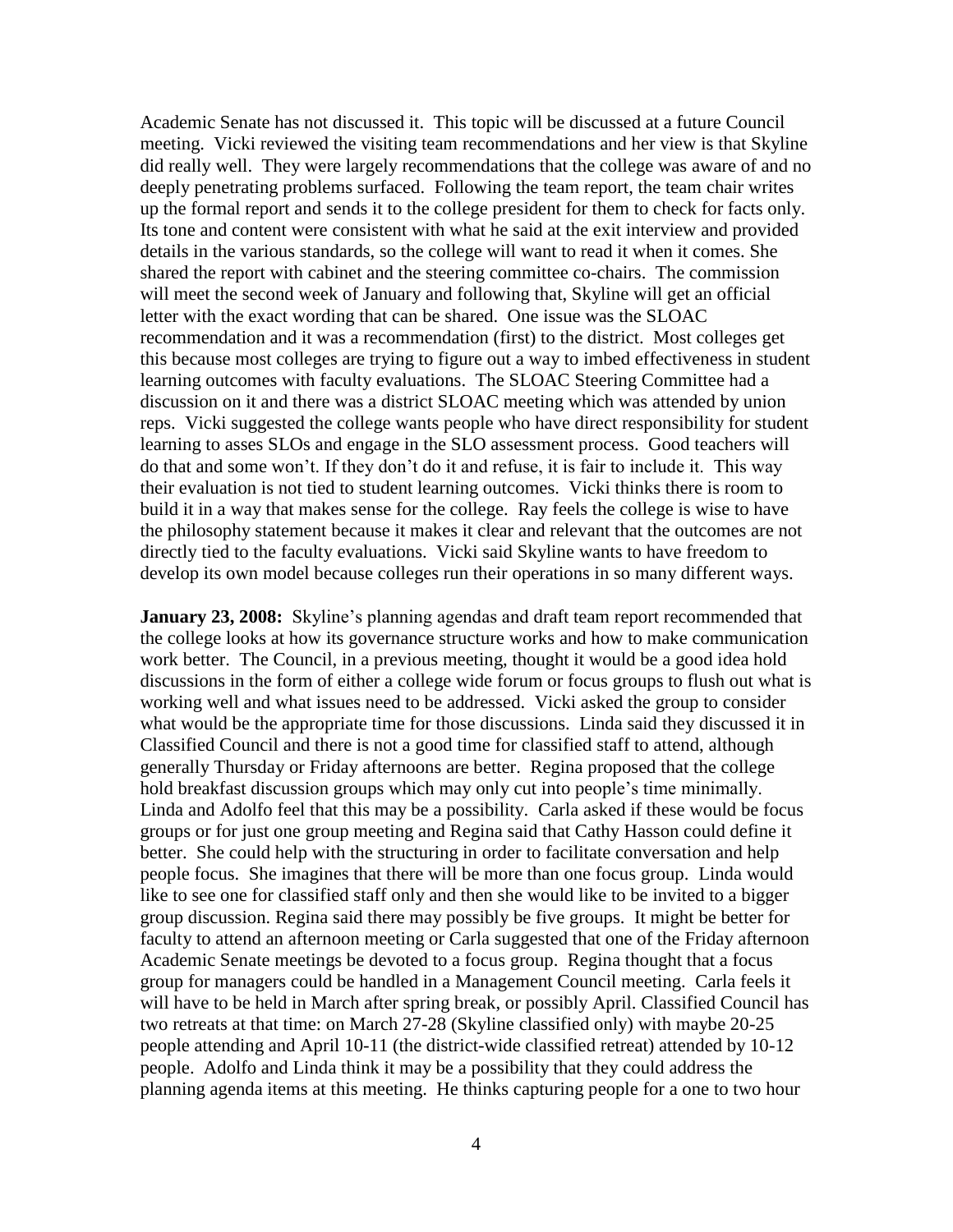segment, however, would be more effective so a different date might be better. He thinks it could piggy back onto a Classified Senate meeting, which is held on the first Thursday of each month.

**February 27, 2008:** The accreditation letter and final report were emailed to the College Council. Regina said there are about five recommendations from the commission, and the college has planning agendas that were developed when Skyline wrote its self study that identify things the college plans to do to address these recommendations. Regina reviewed the report and pulled out the recommendations into a document, Campus Recommendations and Related Planning Agenda Items, which she distributed to the Council.

- The sub-change application is being developed.
- Item 2: while Skyline did a good job on Student Learning Outcomes, the recommendation is to step up the program and get through it in the next couple of years. An update on SLOs will be submitted on the interim report.
- Item 3: Regarding the recommendation to develop a code of professional ethics, Ray said the Academic Senate is split between the current code of ethics for Skyline and the AAUP and Skyline chose to develop the AAUP. At District Academic Senate, there has been a push to standardize and that is where the discussion is going right now. Regina said there is no rule that says local Academic Senates have to have the same one; the district may want it for consistency sake. Adolfo said Classified Council will initiate its own. Regina congratulated Ray and Adolfo on moving forward and encouraged them to continue to work with their district counterparts.
- Item 4: there is a lot of work being done on it right now by the Technology Advisory Committee. An inventory system has been done and the Technology Committee has developed the standards. They are looking at the needs of the different faculty and staff based on their responsibilities and levels of use and they are getting a good idea of what people need and are designing specs based on that. The technology plan is being developed.
- Item 5: They are getting feedback from the constituencies on governance and decision-making structures and Vicki asked the Council to consider possible dates when it could meet. The possible dates are: Monday, March 24, Monday, March 31, Tuesday, April, 1 and Monday, April 7. Other meeting dates were considered but conflict with conferences that both Vice Presidents will be attended, as well as a Curriculum Committee meeting. Linda asked who is invited to these forums and Regina said it was suggested there be different types of forums. One is an open forum that the president would hold and is open to everybody. Ray said the minutes from January suggested that there would be five different meetings, one of which is the open forum. The Council considered the dates and decided that March 24, March 31 and April 1 are possibilities. Regina said each of the committees can do their own evaluation or it could be broader as in the form of a survey.

The planning agenda items were distributed. A section entitled Recommended Area Responsible was added. The agenda includes two areas that need to be addressed by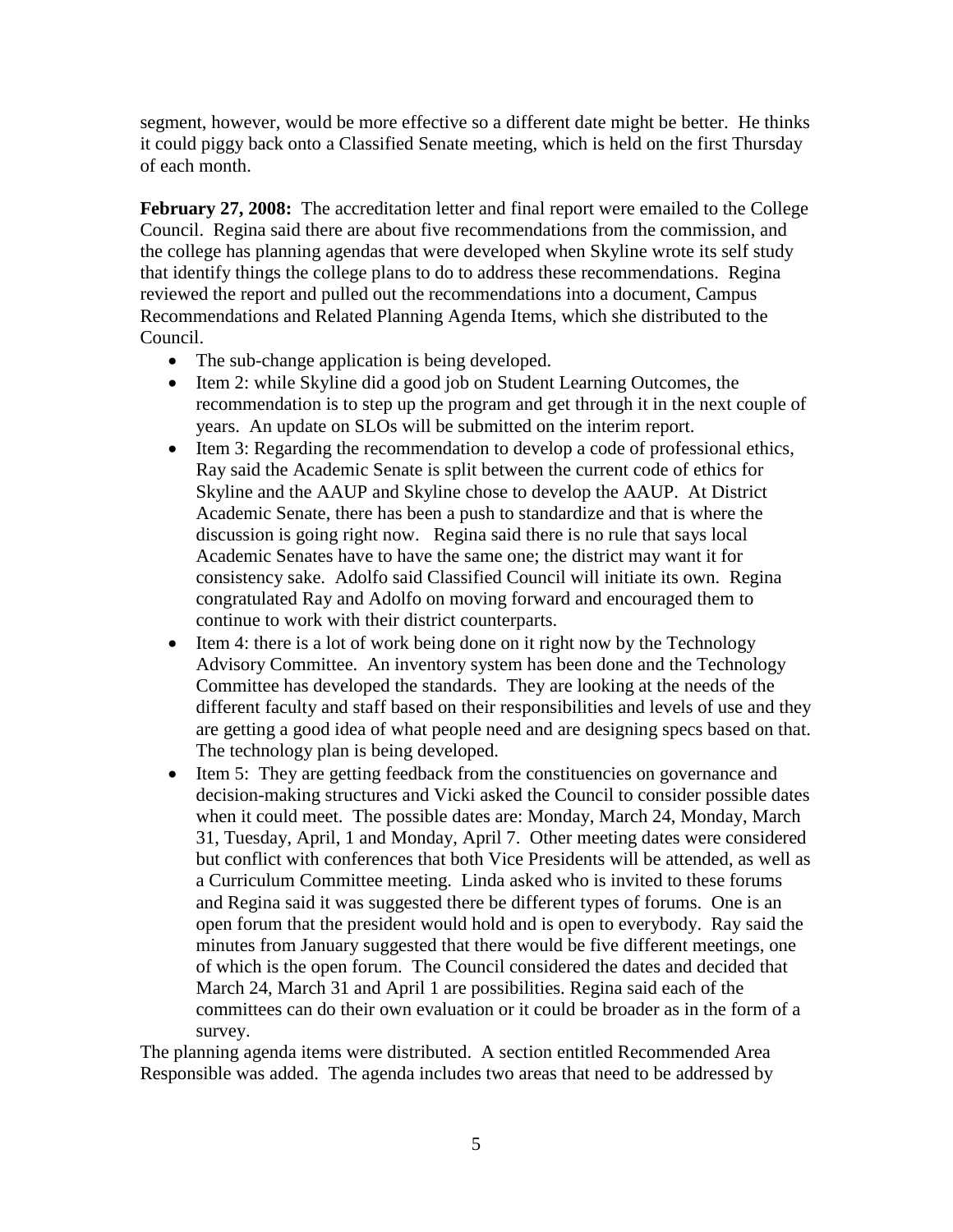College Council. In summary, the Council discussed what to do with regard to the Accreditation recommendations and reviewed dates to plan for the Open Forum.

# **ASSC**

**August 29, 2007:** Anastasia Kuzina reported that the ASSC is doing welcome week activities and also organized a large BBQ that was attended by many students. Lori said the ASSC plans to combine its Club Rush week with a lot of other student activities.

### **Budget**

**January 23, 2008:** Some or all of the budget deficit may be offset by state-level savings in various programs; if that is not possible, there will be a deficit for our district. There is still one-time money that can be used for this year, but next year is unknown. Vicki has communicated to the College Budget Committee and Management Council about full-time faculty hiring for next year. District-wide, Skyline is at a point in its faculty hiring that the college has to fill two positions to stay level with the Full Time Faculty Obligation. The CBC recommended that the college hire enough faculty to replace any who depart, plus two more, and one classified staff, but Vicki believes that there is not the budget to do that, given the fiscal emergency declared by the governor. Skyline will hire two faculty, one in art and one in biology. The long term picture for Skyline's budget is tied to growth and the college is doing well. Linda asked if rolling back the summer FTES would be enough to fill the current year deficit if that were necessary, and Vicki said it is. She hopes that the district does not have to use the full amount. Linda asked if, when the college does reevaluate the budget, more faculty and staff could be hired and Vicki said the college will not have enough information before the end of this academic year to do that. The state budget will not be developed until summer and it will be too late to hire. The next chance will be in the next budget cycle. Regina said she is frequently asked why the college starts all over with establishing the faculty allocation priorities each year and she had a FTEF Allocation Committee meeting to discuss it. As the budget changes, priorities may change as retirements come in. She has some ideas that she will present at the next FTEF Allocation Committee meeting.

**February 27, 2008:** Regina Stanback-Stroud provided a budget update on behalf of Eloisa Briones. A written report by Eloisa Briones was submitted to be included with the minutes. Midyear funding reductions were signed by the governor. The state system office identified unallocated funds to meet the community college reductions. No local districts will have to make mid-year reductions.

**March 26, 2008:** At the February 27 Board of Trustees meeting, the mid-year report was presented along with highlights of the Governor's proposal for 2008-09. This included mid-year reductions for 2007-08 of which the community college share is \$40 million. The State Chancellor's Office worked with the legislature and identified funds that have not been allocated during the past two years. This amounted to \$31 million. The K-12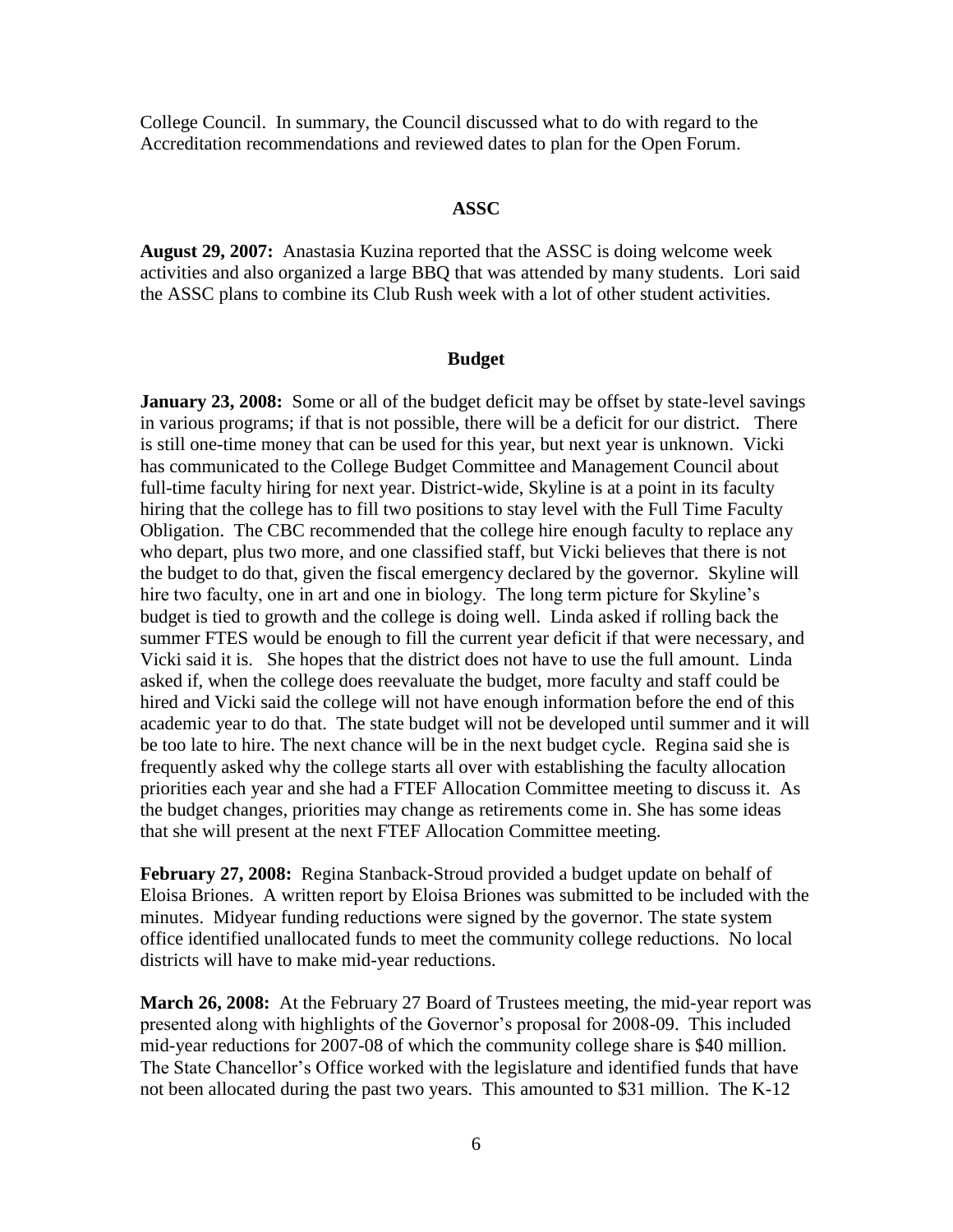system found the other \$9 million. This solution averted mid-year reductions for the community colleges. Shortly after this announcement was made, the Chancellor's Office came out with another one, this time relating to property tax revenues for the current year. Two large districts (Orange and Sonoma) reported that actual property tax revenues were lower than what was originally projected, resulting in a \$74 million property tax shortfall for the system. Since the state is not appropriating funds to fill this gap, the revenues of all the college districts will be deficited. The shortfall estimate was subsequently revised to \$84 million. SMCCCD's share is 2%, or \$1.6 million. The district set aside one-time funds this year to mitigate potential budget cuts next year. These one-time funds will now be used to address the \$1.6 million shortfall this year to avoid making mid-year reductions. In looking at 2008-09, Eloisa noted that the Governor's budget proposal does not recommend a student fee increase. Lately, there are rumors that there may be student fee increases next year. Chancellor Galatolo indicated in his districtwide email that based on the current state budget picture, this district will be able to ride through the proposed budget reductions next year. Eloisa recommends that Skyline be as conservative as possible because the college does not know what the final budget will look like. The College Budget Committee reviewed the list of budget balancing strategies which includes a proposal to the District Committee on Budget and Finance (DCBF) to change the district's resource allocation model such that the bad debt allowance be treated as an "off the top" item, instead of as an expenditure borne solely by the colleges. Skyline budgeted \$110,000 for 2008-09. Since the collection of student fees has been standardized among the three colleges and is now a district wide effort, the colleges were able to justify the proposed change. DCBF approved the recommendation. Eloisa is currently reviewing Skyline's budgets with the vice presidents and division deans to find cost-savings this year that will help fill the budget gap for 2008-09.

**April 23, 2008:** The Governor's May revision will be ready on May 14 and colleges will have a better idea of where things are headed. There are some issues related to the state deficit and property taxes. There is a lobbying effort going on to not have the Governor touch education.

#### **College Hour**

**September 26, 2007:** The ASSC was interested in reviving the college hour and College Council approved it. The ASSC was asked to present some models, but they have not had a chance to meet yet to come up with some ideas. Regina said it will be important to know as the College develops the fall schedule, but Vicki said it may not happen in time. She is going to do some analysis. There used to be a college hour and some divisions do not schedule during this time out of past practice. She asked Regina if the College did a classroom analysis of classes held at noon, would it show that classes are lighter on Friday? Regina has not fully checked into this, but in talking to the instructional deans about it, some of them have still not scheduled classes during this time. Anastasia said that they will have some models ready by the next meeting. Lori suggested that there could be a discussion about the time and day. The models will be important because Amory Cariadus indicated it might be mid-week. Regina thought it might be later from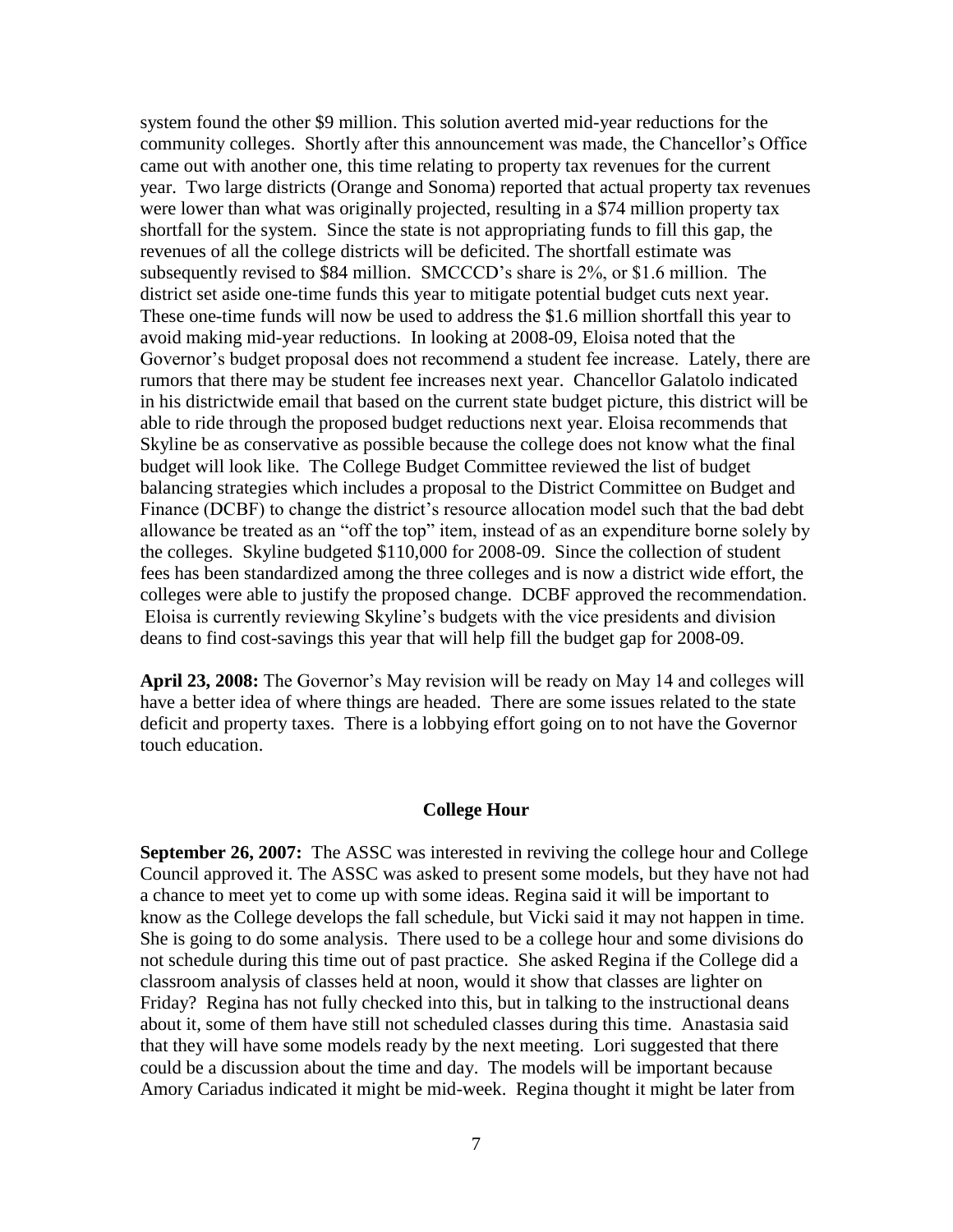1:00-2:00 p.m. It would be better then because 11:00 is prime time for enrollment. The topic will be agendized for the October meeting.

**October 24, 2007:** Anastasia Kuzina and Lauren Hernandez formed a committee to research Bay Area community colleges that have a college hour and their findings were distributed to the College Council. Those colleges are Foothill, Laney, Merritt and Berkeley. The colleges hold their college hour at around 12 noon. The committee plans to visit the colleges to get a feel for what it is like, collect information, do on-campus investigations and interviews to see how students like it. They also plan to conduct surveys with faculty and students at Skyline. Anastasia said that Chabot College held a college hour, but it was eliminated. She said now Chabot students are interested in reinstating it. Ray said he would like to join the students on their visit because he has not experienced a college hour. Francisco Rodriguez said the benefits are that it supports campus life and student programs, as well as providing shared governance opportunities. He said it is now not being wholly supported because there is not enough classroom space because the colleges have to have the hours for delivering curriculum at the other timeslots. Nancy Silva suggested they ask the colleges if they would be suspending classes during that time as sometimes they make exceptions for some classes, or do college hour activities compete with classes (let the classes run as normal). Anastasia thinks it could also be held in the afternoon break between late afternoon classes and evening classes.

**February 27, 2008:** At the October 2007 College Council meeting there was a discussion about reinstating the college hour. The students were going to research how other schools are doing it. Wendy reported that the student government got together and formed a subcommittee, and tasks were assigned to start the research process. Wendy said the committee fell apart and there are no longer reps that are heading it up. Certain work was done. Wendy investigated two colleges because she could not find out how Skyline had done college hour years ago. She said UC Berkeley eliminated the college hour. Wendy said that the Skyline ASSC is unaware of what the college hour had to offer the student body and what would it take away from curriculum. College hour at Skyline used to be on Friday at 12 noon. Some of the deans do not submit any classes that would be held during that hour. People then have time for meetings and events without them conflicting with college classes. Skyline moved away from it because some divisions decided they wanted to offer something during that time and others instead scheduled division or faculty meetings. As a result, very few classes are scheduled during that hour. Regina said Tuesday/Thursday classes would run over the noon to 1 o'clock hour but not on Fridays. Regina said reports can be run that show what classes are currently scheduled at the proposed noon hour and this can help with the decision. Ray reviewed the October College Council minutes and ASSC did raise the topic and Academic Senate liked the idea. Regina suggested that Amory Cariadus may be able to assist the students and help provide leadership on the item. Cathy Hasson can provide a list of courses that are held, and the Instructional Office can provide additional information. She asked the ASSC reps if the leadership in their constituency is still interested in it. Ray said the Academic Senate thought it would be valuable to allow time for other meetings and Adolfo said Classified Council approved it because it allows time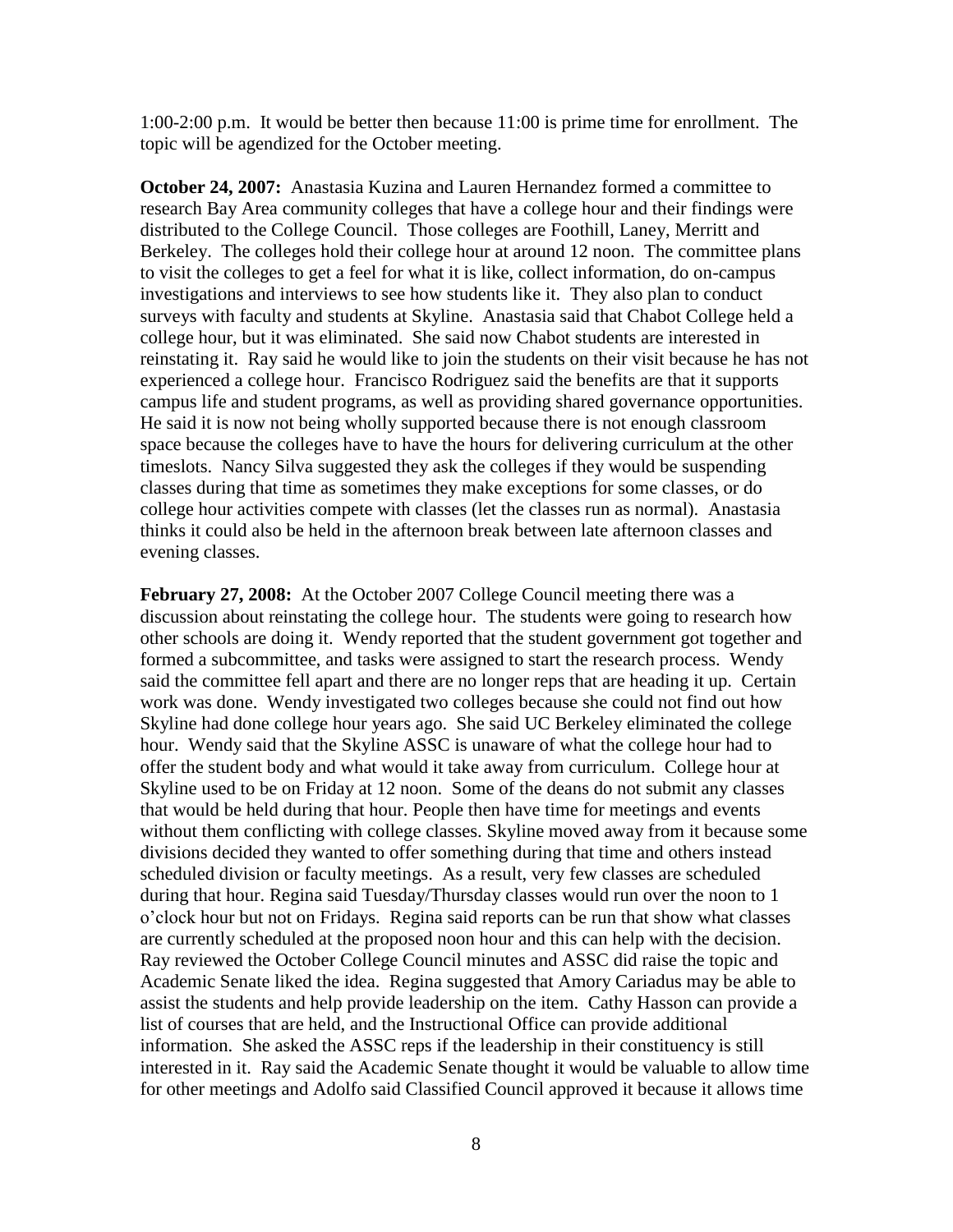for helping students and helping the entire campus community. Regina asked Wendy if the students support it and Wendy said they do, but the leadership fell through. Wendy is in favor of it and Anastasia said they would add it to the next ASSC meeting agenda. They will report back to College Council at the March meeting. Ray said the Academic Senate did not actually vote on the topic, but the idea was approved in their discussions. Regina asked the constituent groups to be prepared to vote on a recommendation if it comes to the next College Council meeting. If someone wants to bring forth a proposal for the Council to recommend to the President, then it could be agendized for the next meeting. Ray said there were supposed to be examples of models and he would like to take those back to the Academic Senate for their approval or present a model that College Council approves of to the Senate, but Regina said the council does not have models or information to be able to make a presentation. Wendy said they can get ASSC executive council members to get information and they can bring it to the next College Council meeting. Ray would like to see a formal recommendation of what the Council would like to propose. Regina asked the Classified Council, Academic Senate and ASSC to get together and develop a formal recommendation. In summary, the Council reviewed the history around the proposal of college hour. The students indicated there was a change in leadership but while they still want to address the issue, they don't have a committee. The result is that faculty, staff and students will get together and form a recommendation that can be brought to College council at the March 26 meeting.

**March 26, 2008:** Anastasia researched community colleges in and near the Bay Area to see whether or not they had a college hour. She is still waiting to hear back from some colleges.

Colleges that have it Days/Times Laney College Tuesday and Thursday 12-1 Foothill College Wednesday 12-1

Berkeley Community College Monday, Tuesday, Wednesday 12-1 Merritt College Wednesday, 12-2, Thursday 2:30-3:30

Colleges that do not have it

| <b>CSM</b>            | Cabrillo College |
|-----------------------|------------------|
| Cañada College        | Las Positas      |
| <b>Chabot College</b> | College of Marin |
| DeAnza College        | Los Medanos      |
| City College SF       |                  |

The constituent groups decided at the February meeting that they would meet to discuss the college hour proposal, but that did not happen. Adolfo said Classified Council does not want to carry the ball, but is interested in supporting it and determining what the correct route is. After rereading the draft February minutes, it was determined that the minutes show what the action was supposed to be: Adolfo, Carla and Anastasia will meet to draft a College Hour proposal to bring to the College Council, and then to the constituency groups. These are the questions that need to be answered:

- 1. What purpose is Skyline trying to achieve with college hour?
- 2. How many hours a week?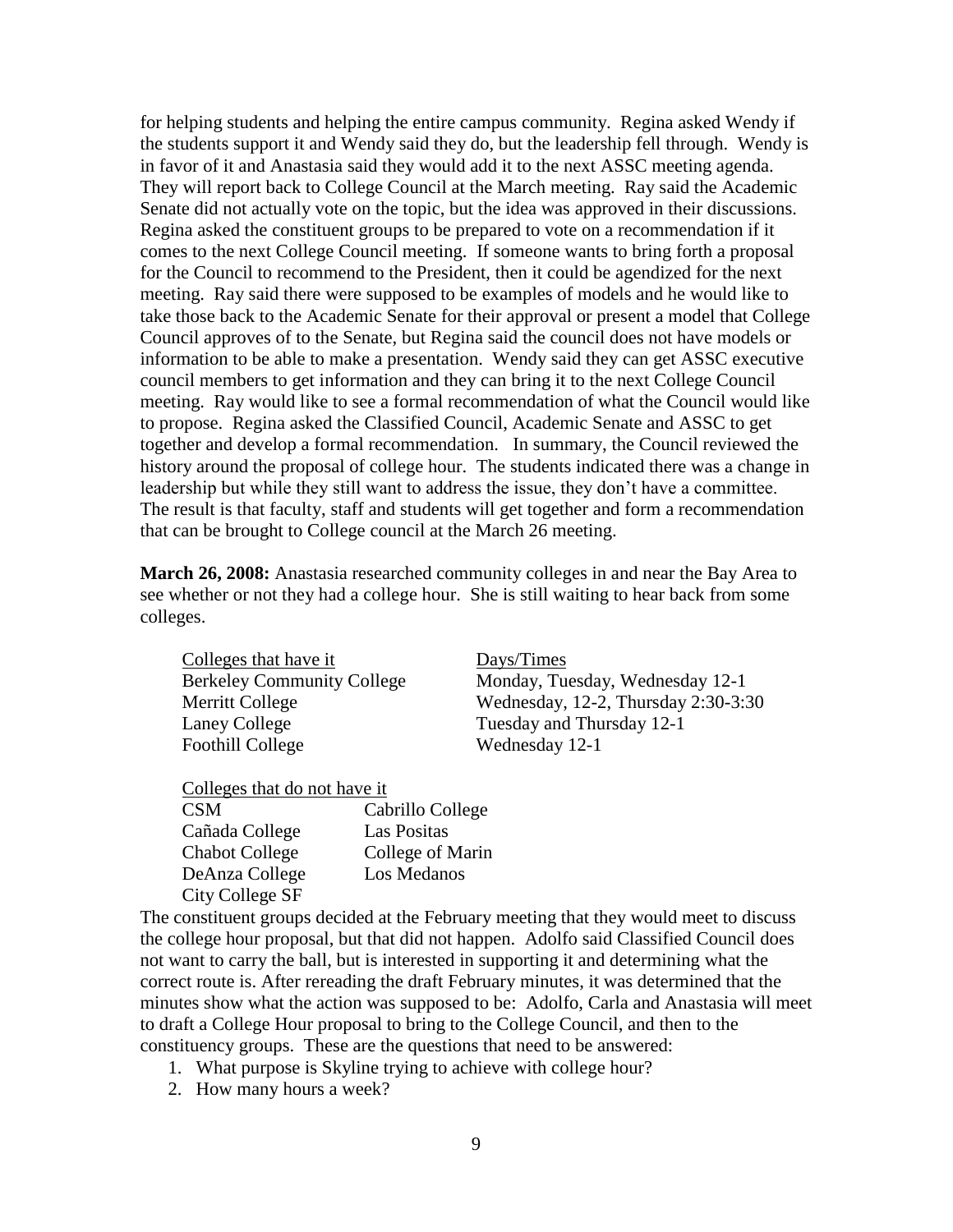- 3. What day(s) and what time(s)?
- 4. Is the model construed when there are no classes or few classes?
- 5. Are there any negative consequences of the proposed model that need to be thought of?

Adolfo will convene the meeting and Vicki asked him to include either Lori or Regina in the discussion too.

**April 23, 2008:** A task force, made up of Carla, Adolfo, Anastasia, Lori, Linda Herda and ASSC rep Raydan Al-Hubaishi met to discuss College Hour. They decided there was generally support for it and they talked about holding it on Friday, Monday or Thursday from 12-1. This is what was discussed.

- Positives of holding college hour: builds cohesion and collegiality between the campus groups; allows time for division/campus meetings; allows time for college wide events; allows time for intramural events.
- Negatives: cancelling afternoon classes would affect enrollment; faculty concerned about how labs would run; one hour may not be enough time for division meetings.
- Scheduling: At the task force meeting, Ray and the student liked the idea of classes being "dark" during College Hour. Classified staff and faculty thought there would need to be some offerings during that time, particularly science labs, because all of the labs run across College Hour. One concern with holding it on Friday is that many students are not here, particularly after 1:00 p.m. Monday and Thursday class schedules are being studied to see which would have the fewest classes scheduled either during 12-1 or 1-2. The group had a discussion about what College Hour means and what it would mean to have a defined College Hour, but still hold classes. To Vicki, college hour inherently means no classes are offered. If Skyline were to decide to offer classes during College Hour, what would make that time different from any other period when no classes are offered. Lori thinks very few colleges are dark, but they may have minimal, selective scheduling.
- A concern about the effect on the cap load ratio was raised. When the state gives money for building construction, they want to know how much the college is using these buildings. If a class with heavy enrollment during a prime time is removed from the schedule and not put into another timeslot, it could affect funding.
- Carla said they are still gathering information and suggested that the task force meet with someone from other colleges to see how they model it.
- Lori will ask Amory to check with colleagues in her role for information about other colleges' parameters, days and times.
- Regina will look at the class schedule to see if another slot would have less impact in terms of scheduling options.
- This information will be provided to the task force and they can meet again. Carla will ask Adolfo to convene a meeting and report on their findings at the May College Council meeting. At that meeting, the Council can decide whether to move forward with college wide discussion of a specific proposal.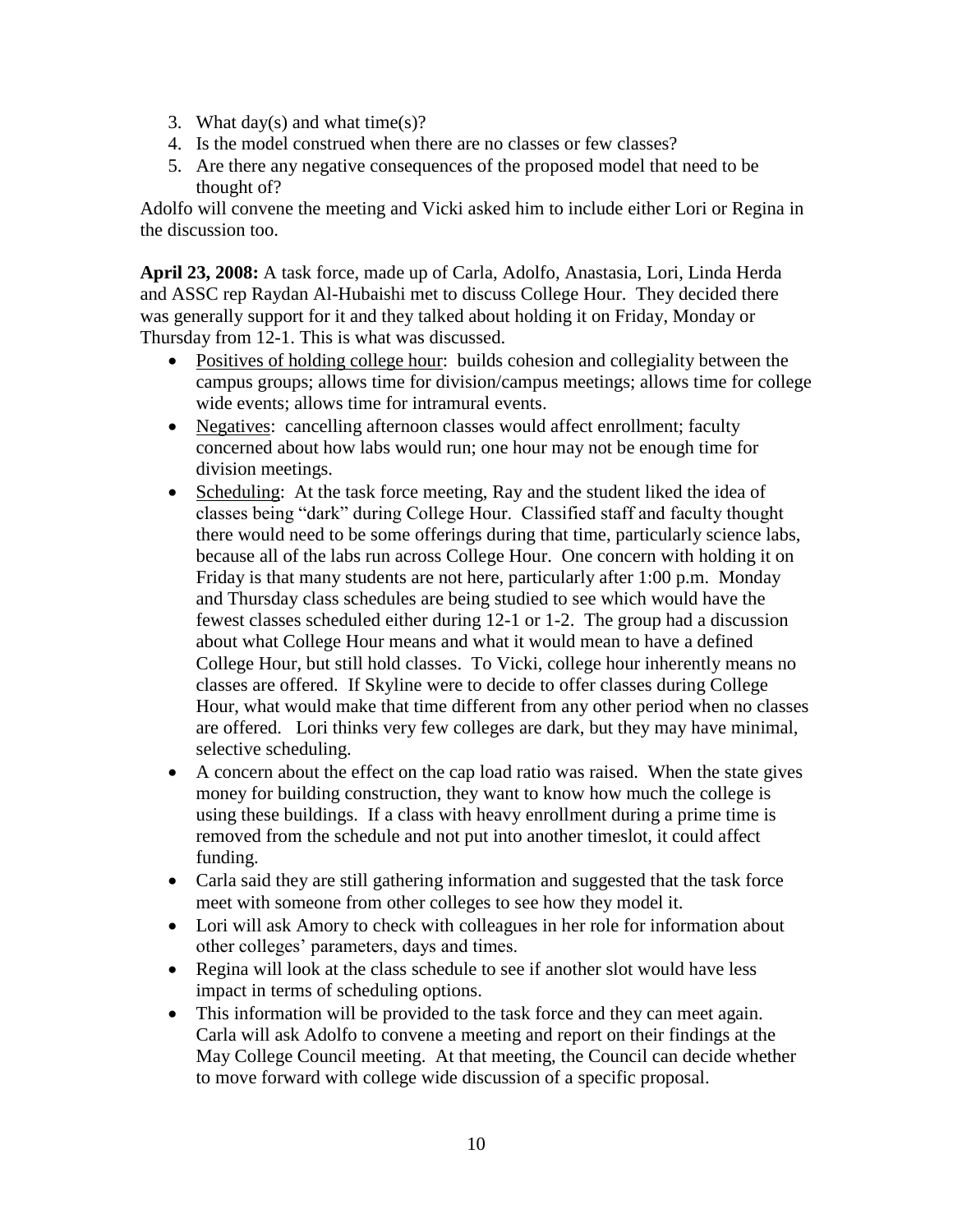### **Commencement**

**August 29, 2007:** This year, Commencement was changed from Friday at 8 pm to Friday at 5 pm to see if the earlier time would be easier on students and their families so they could come to the event and have a family gathering afterward. Lori said the Commencement Committee had a debriefing; response to the earlier time was positive and they recommend holding the 2008 commencement at the same 5 o'clock time. Lori said the news traveled to CSM and Cañada and Trustee Richard Holober recommended that CSM also hold their event earlier next year. Regina asked if more families were able to attend as a result and Lori said it was about the same number of students who attended, but she cannot speak to the numbers of families attending. She said it will change next year because it is a week after Memorial Day, so that might make a difference. Lori said she did not hear that anyone was inconvenienced by it. Regina said one of the concerns with the earlier start time for those people that work and if they could get there in time, but Lori said that it probably stayed the same. Lori said that the ceremony was rowdier at the gym than it had been at the South San Francisco Conference Center. Carla said there is something about Skyline's gym that encourages people to have more fun and she said it was homier and warmer. She said that Board Members Pat Miljanich and Karen Schwarz were very enthusiastic.

Filming the Ceremony: Carla said that faculty missed the huge screen behind the graduates and the filming of them that was done by Salah Webb in previous years. He took videos of the graduates while they were sitting, walking in, and accepting their diplomas. It made the students feel very important. Vicki would like to find out what prevented Skyline from having a screen this year and see if it can be done next year. Stage presentations: Regina found it awkward to address the students because the students are seated behind the speakers. She liked it better when the students were in the first few rows as they were at the conference center. Vicki said she was aware of that issue and suggested placing the podium and platform off to one side so the speakers and the audience can see the students. The screen would sort that out as well. Further discussion will be held.

Academic Senate President speech: Carla, as Academic Senate President, would like the opportunity to address students briefly at next year's Commencement and Vicki agreed. Security at the event: Carla expressed concern about security and would like more security officers added next year. Lori said the issue with providing additional security is that all colleges utilize their security since the colleges all have graduation on the same date.

Reception in Building 6: Carla thought that in the future more appetizers should be included because of the earlier start time, but said that Building 6 and the flowers looked great.

Graduation petition notification: Carla said there needs to be more notification to students to get their graduation petition in early and Lori agreed. Regina said this notification is not in the student handbook. Vicki asked if the class schedule has the date of the graduation in it and the petition deadline and Regina said she will check. Vicki said the college now has the capacity to send out mass emails to students as well.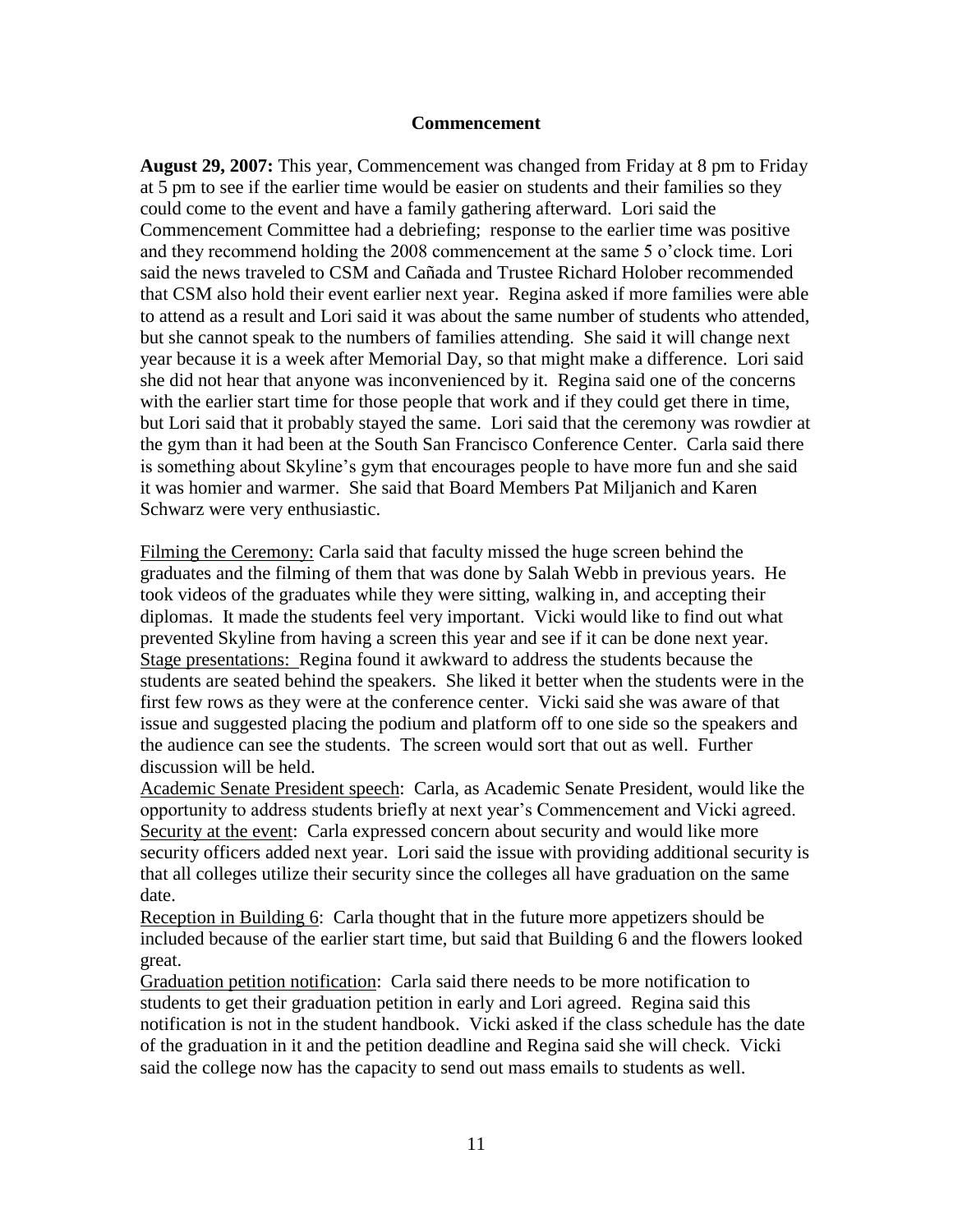### **District Shared Governance Council (DSGC) update**

**October 24, 2007:** Adolfo and Carla are members of the DSGC and meetings are held on the first Monday of the month. Adolfo said the timing of the meetings may not be good in terms of reporting back to College Council, so Vicki said the council will need to think about that. The items discussed were the Code of Ethics, Rules and Regulations 2.29 on sexual assault and prevention, and a public safety policy draft. Adolfo said there is no code of ethics that reflects the different employee groups and the council determined that each body would generate its own code of ethics. It will be universal across the district for each employee group so that management, faculty, classified staff and students will each have their own voices represented. He said there was a there was good consensus around the plan and it will be a year-long project. Carla said that Skyline's Academic Senate will be looking at its code of ethics in December. Lori asked how the student code of ethics is distinguished from the student code of conduct, but Carla and Adolfo did not know. Regina said the code of conduct identifies acceptable student behavior. Adolfo said there are five students, the student trustee and students from each campus participating. The DSGC reviewed regulation 2.29 on sexual assault and wants to adjust the proposed policy to omit the gender specific language. There was also a discussion on electronic surveillance and safety cameras at the campuses. Vicki said that this topic will be discussed at her next cabinet meeting tomorrow. Jose Nunez prepared a Power Point presentation on it and Vicki will do some background work on the topic and bring it back for discussion at the College Council meeting in November. Adolfo said it concerns vandalism and safety and there should be a discussion on who would view the surveillance tapes, where the cameras are located, and how long the tapes are kept. Vicki suggested adding the DSGC update as a standing agenda item and there was agreement to do that.

**November 28, 2007:** Adolfo said there was a lot of discussion on the public safety policy draft, as well as the Code of Ethics and Rules & Regulations 2.29, the policy on sexual assault education and prevention, and the futures initiative. Eugene Whitlock, district counsel, distributed a summary of the law regarding video surveillance. Video cameras may be used unless there is reasonable expectation of privacy, e.g., bathrooms, gym changing rooms and private offices. There are not many limitations and cameras may be used in most places. He said if the police request the tapes, they must be turned over. It is up to the district to decide how long the tapes should be kept. Lori clarified that the policy on sexual assault education and prevention is in compliance with AB 1088 and it is about sexual assault and not sexual harassment. The district is in the process of establishing procedures and protocols and providing awareness. Regarding the code of ethics, Carla asked if all three faculty senates have to have the same policy statements and Adolfo said they will work as constituent groups to develop one policy for each body district-wide. It would include faculty, administration, classified and students at each college plus the district. Preamble statements will then be developed and presented to the board. Ray said it needs to be discussed in Academic Senate and they should look at both the AAUP statement and Skyline's statement and work on it. Vicki asked if the standards say that it should be district-wide or local, and then what did the recommendation to Skyline say. Adolfo stated that the DSGC wants to have a consistent ethics statement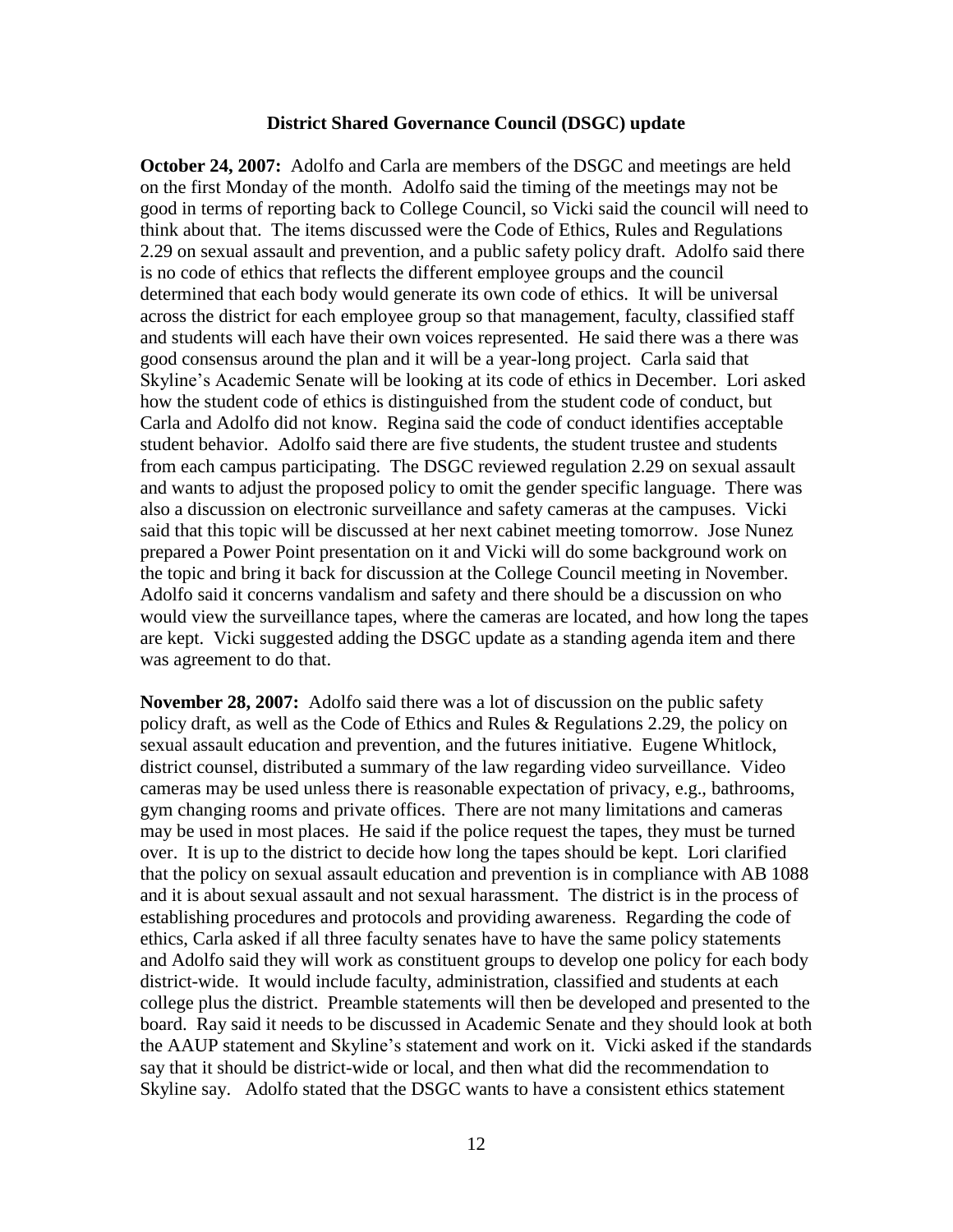across the constituencies across the district. Carla asked if we were all required to have the same statement. Regina indicated that it may be the wish of the DSGC to have the same ethics statements across the district across constituencies, but there is no legal requirement that they be the same. Local college senates may act to adopt their ethics statements. Vicki will clarify that the accreditation recommendation that Skyline received was a college recommendation and not a district one. Ray encouraged that the Academic Senate and the college have a discussion about it. The questions need to be raised at the December 14 Academic Senate meeting.

a. Is the relative timing of DSGC and College Council a problem? Vicki would like to look at the calendar timing of DSGC meetings at the next College Council meeting.

# **January 23, 2008:**

- a. Update Adolfo and Carla reported that the DSGC did not meet in December so there was no update.
- b. Is the relative timing of DSGC and College Council a problem? The issue is that DSGC meetings are the first Monday of every month, but by the time of the College Council meeting, three weeks have passed and the DSGC reps have already met with their constituencies. Carla and Adolfo asked if the date of the College Council meetings could be changed and Regina said it would impact other standing meetings held throughout the month. Otherwise, it is left as is and Adolfo said it is always reactive that way. Regina said if Carla and Adolfo were going to use College Council to provide information to them before they go to DSGC then they would want to meet with the Council before and if they instead want to report back to the Council, then meeting after is better. Regina said the Council is trying to figure out a more timely way to get the information. It could be that the solution could be in changing the timing of the reporting. Reports that were shared with constituent groups could be shared with Council before DSGC. Regina said the group discussed what it is trying to accomplish and tried to make a distinction between communication to constituencies and reporting back to College Council. Adolfo sees DSGC as a method of bringing back information as opposed to using it to present ideas. As a result of this discussion, College Council is not recommending a change in the way the information is reported, but the individual constituency reps can work with communicating with their shared governance reps to gain information if they want it before the College Council updates.

February 27, 2008: Adolfo could not attend the last meeting. Carla attended, but there was no quorum.

**March 26, 2008:** The DSGC met on March 3 and they received an accreditation update from all three campuses. They talked about the district strategic planning update, which was moved over as a future agenda item. Kathy Blackwood provided a budget update. The code of ethics is still a standing agenda item. Skyline's faculty has adopted the AAUP model. Districtwide, the Academic Senate is continuing to discuss the code of ethics topic. Adolfo said classified staff at Skyline will be talking about a code of ethics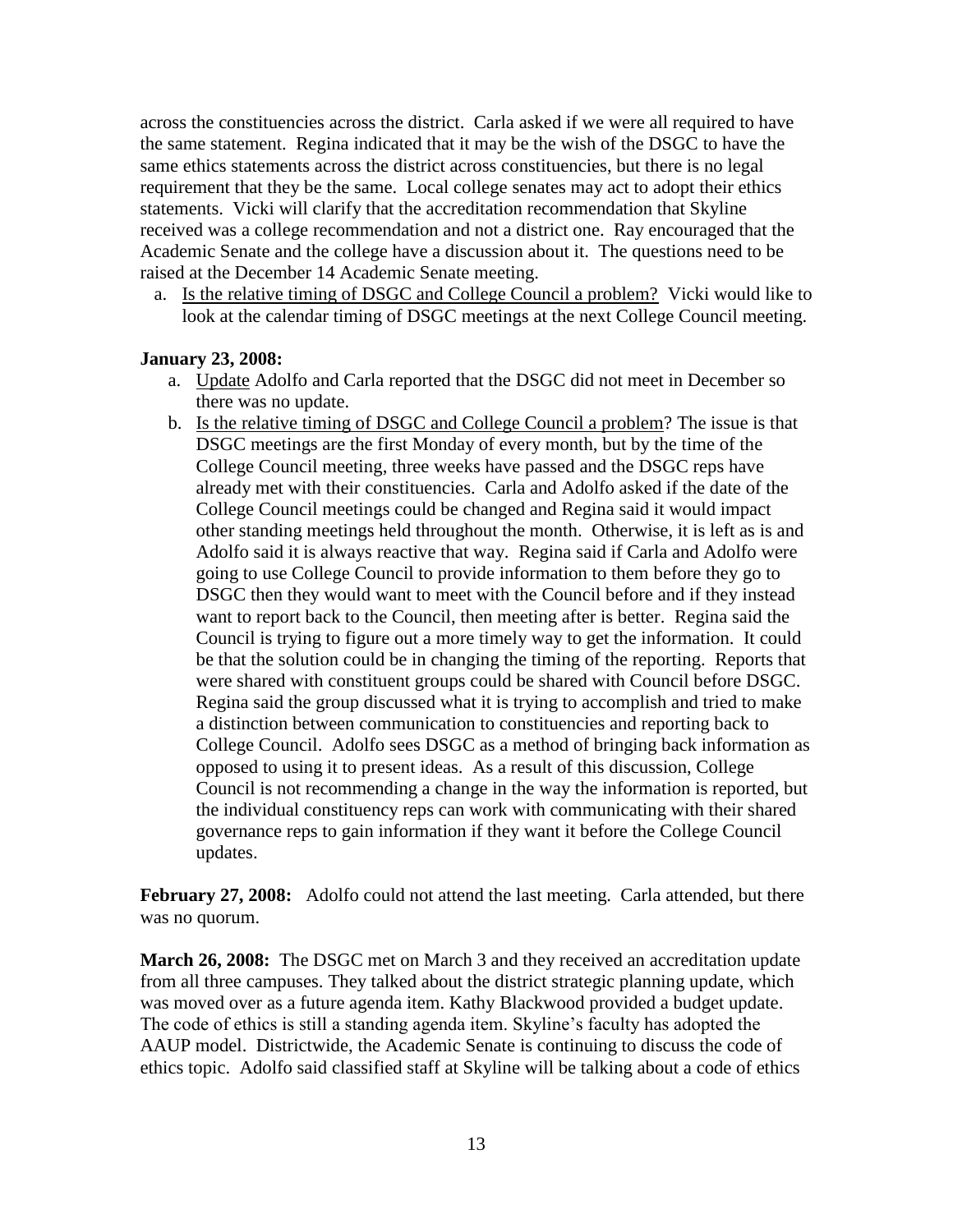at their retreat. Adolfo said they are supposed to bring copies to the next meeting for review.

**April 23, 2008:** Carla and Adolfo were unable to attend but Carla reported some of the highlights from the draft April minutes.

- Code of Ethics: Skyline faculty presented a revamped version to the Cañada and CSM Academic Senates. Cañada rejected it and they are waiting for CSM. If they cannot agree on a new one, then the one that already exists will be used. Classified is working on its draft and it will be reported on at the May meeting. The students have approved their ethics statement. There is a code of ethics for administrators in place.
- Rules & Regulations on Consensus Building
- District strategic plan
- Proposed district policies, Rules and Regulations review: This is being done for major Title 5 revisions. They also addressed other things like the issue of auditing classes but Regina said there is no Title 5 item that is driving the auditing revision.

# **District Strategic Planning Task Force update**

**February 27, 2008:** No one was in attendance that could provide that update.

**March 26, 2008:** Vicki said that a district wide strategic plan is being developed. There is a task force that has constituent group reps from all over the district on it. An environmental scan has been completed in draft form. Based on the scan, planning assumptions have been drafted and will be reviewed by the task force at its April meeting. At that meeting, they will begin to develop goals or strategic directions based on the planning assumptions. The goal is to get a draft of the whole thing out for review at the college level in late April or early May. It will then be revised and put out for discussion by community focus groups by summer. It will be revised again, brought back in the fall for one last round of examination by the colleges as a whole and the board will act on it later in the fall. Vicki has been looking at the details and it has a lot of information. It takes the demographic information and boils it down, and then the idea is to come up with a goal that provides a specific direction the college will take.

# **April 23, 2008:**

- Vicki is on the task force along with Cathy Hasson, Adolfo Leiva and Carla Campillo. The group is developing a draft district strategic plan, which will be discussed at an Open Forum at Skyline on May 14, and recommendations or suggested revisions will be made. The draft will be on the web so people can download it. The other two colleges are also doing it.
- All suggestions will go to the district and that revision will be looked at by community leaders. Another revision will be made, and in the fall, the colleges will see that revision, react again and then the board will adopt it later in the fall.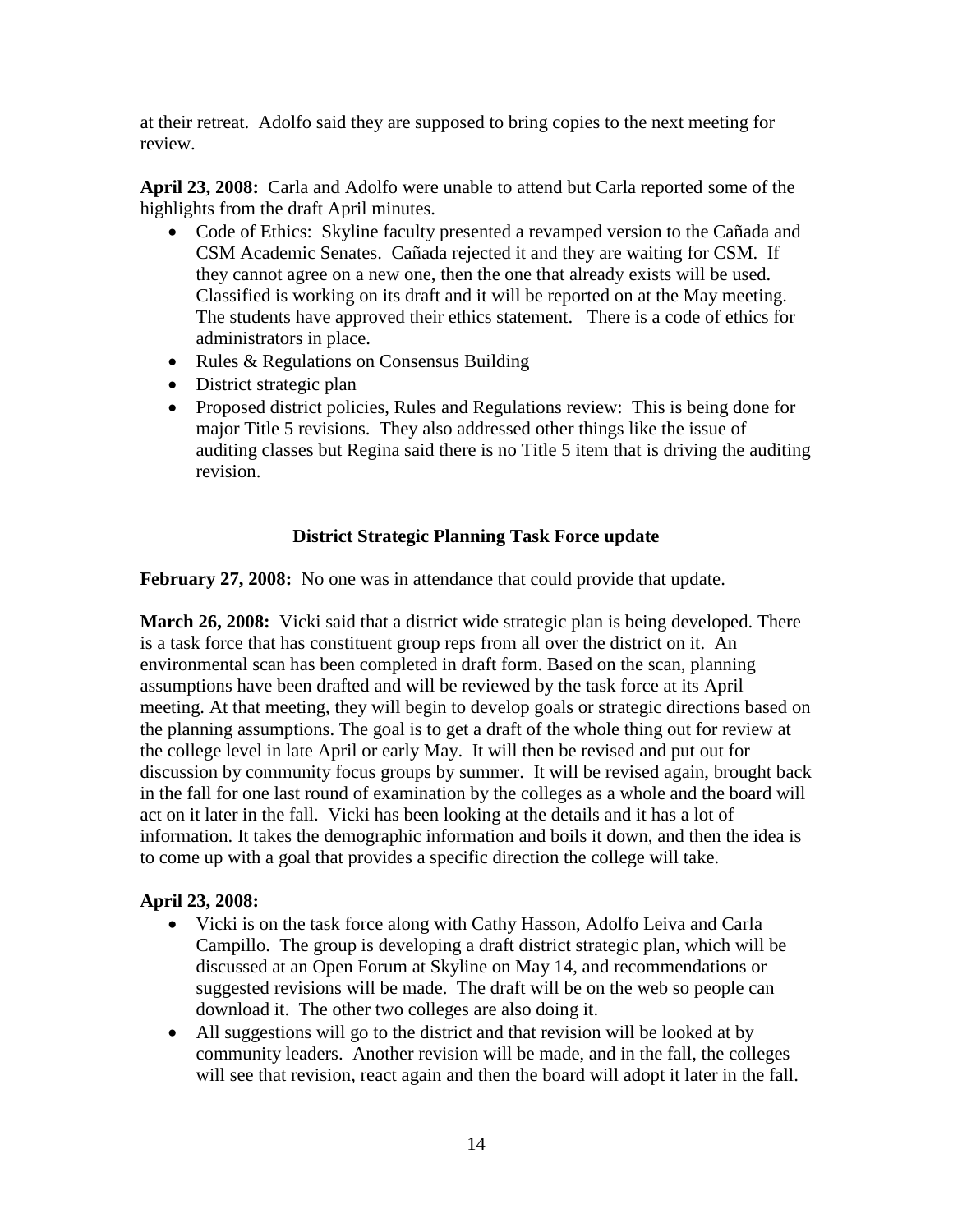# **Facilities Master Plan and Design/Build Projects**

**August 29, 2007:** Vicki met with each College Council member before the term began to update everyone on the fact that the College has more wishes than dollars and there is a need to prioritize. The Educational and Facilities Master Planning Project (EFMPP) Task Force and the College Council will meet on August 30 to review the various scenarios relating to the Design/Build project. The documents are also posted on the web. There are different scenarios to reach the College's spending budget, with different negative and positive effects. The groups will sort out what will be the best strategy at this meeting. Vicki asked if the Council had an early reaction to the scenarios. Linda Herda asked what is the timeline for making a decision and Vicki hopes a decision will be reached by the conclusion of the August 30 Design/Build meeting. There is a lot of competition for design/build firms and their project lists are due on October 11. Even if the deadline is moved, Vicki said the designers are under pressure to make a decision because other projects are in their pipeline. She said the College needs to act quickly, but also needs to make the right decision. She hopes the college comes to a consensus, but if not, Vicki will work with her Cabinet to make the decision.

**September 26, 2007:** The August 30 Education and Facilities Master Plan Project (EFMPP) meeting was held and Vicki communicated the results of that meeting in *Skyline Shines*. The meeting was very well attended with 40-45 people and there was good discussion. Seven different scenarios were presented. Vicki and members of Cabinet took the information and drafted a final scenario that was responsive to the dialogue in the room. It was presented to the Construction Planning Department and was then sent out to the vendors and bidding competition is underway. The vendor deadline was pushed back to November 16. Carla asked if the same team will evaluate it and Vicki said while the college has not worked out that process, other college people will evaluate it once the design/build firm comes up with a design. The key elements that will be included in the Design/Build project are:

- The College will eliminate the Multicultural/Administration Building but move some components of it over into the Wellness Building.
- The College will retain the Automotive Transmission Building.
- The College will retain the Wellness Building and include in it the following:
	- o Multicultural Center to include space for our Learning Communities, the International Students Program and the Asian Studies Program.
	- o Cosmetology
	- o Fitness/Training Room
	- o Sports Medicine
	- o 3 general classrooms
	- o A classroom for Dance, Yoga and Pilates
	- o Administrative offices
- There will be some simplification to the sitework but the College will still have the disabled access improvements it hoped for, greatly enhanced parking, more well defined entrances to the college and the landscaping for the interior of the campus.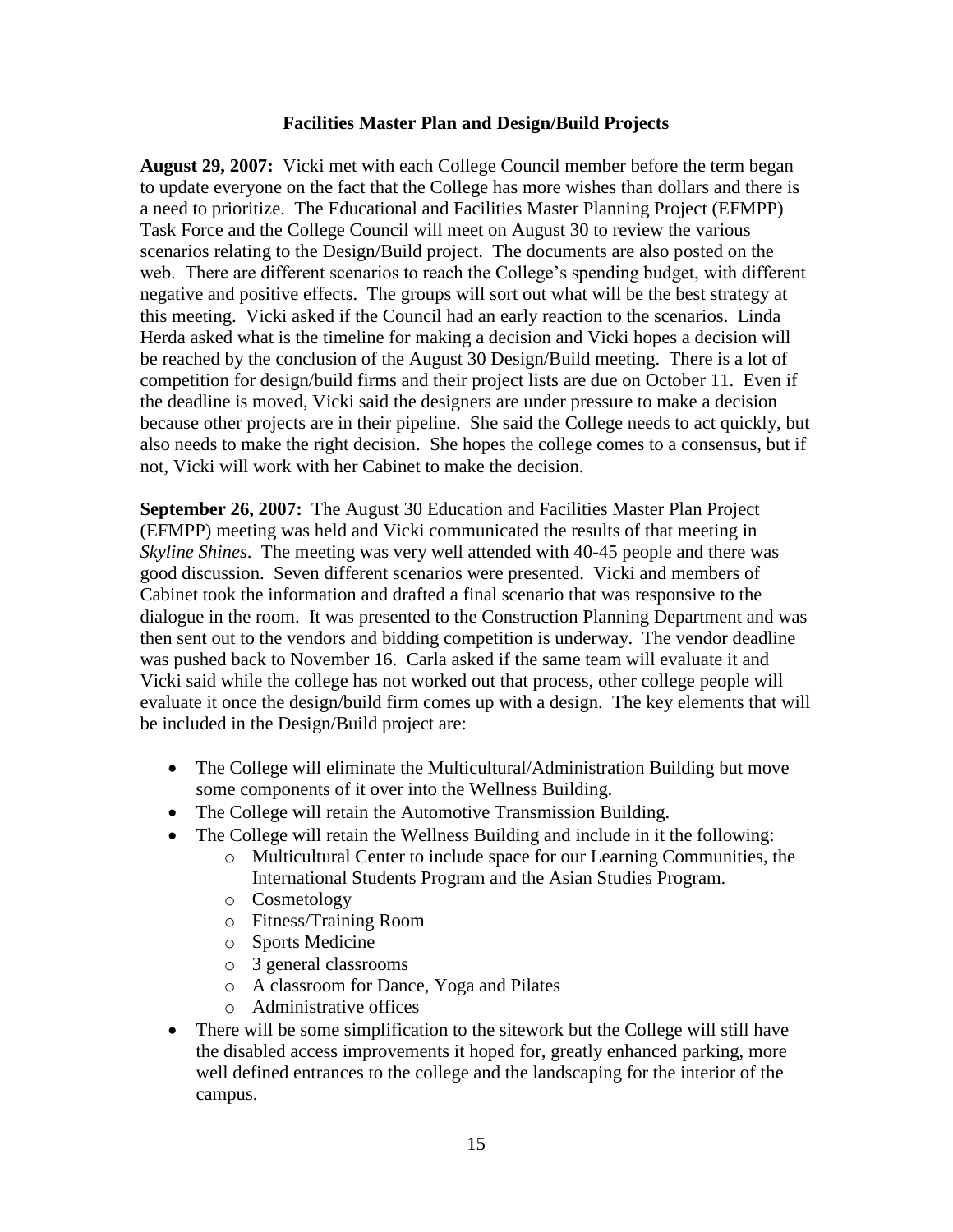The College will establish a new name for the Wellness Building which better reflects its broader overall purpose. Other functions the College had hoped to house in the Multicultural/Administration building will be located elsewhere on campus. Last year, the College Council went through a process of identifying building names. When the proposals are returned and the Council knows which functions are to be housed in the new building, it will determine the final name. For now, it is to be referred to as Building 4N. Regina said the removal of the building and the combining of the functions, keeps the building number more logical in relation to other buildings around the campus.

**October 24, 2007:** Vicki reported that the deadline for proposals for Skyline's next wave of new buildings, parking lot changes, and quad and grounds changes is November 16, 2007. The detailed written proposals will provide the district with a cost estimate and a group of graphic depictions of the buildings, interiors, and landscaping. Ultimately, the board of trustees needs to accept one proposal and approve the contract, and then detailed planning begins. User groups for the specific buildings will then get involved again, and construction could begin by next summer or fall. There is a time pressure due to rising construction costs. Ideally, the board would take action in December 2007 and it is hoped that there is a special December meeting for this. Over the next couple of weeks in November, the proposals will be analyzed to make sure they meet the request that went out and to ensure that the design/build firm can deliver what it is proposing. Vicki said Skyline needs to provide input on it before the December board meeting, which is on December 12. A college-wide forum will need to be held in early December so the college can hear about the proposals, see the graphics and weigh in. The design boards should be posted around the campus and people should be invited to write their comments. Vicki will find a good date that would not conflict with other campus meetings that would combine an open forum, provide a written comment opportunity and provide web information.

**November 28, 2007:** In September, Vicki published an update that explained how the college scaled the project back, held a college wide meeting, cut the budget and posted information on the website. The deadline for potential proposers has moved to Friday, November 30. An open forum has been scheduled for Friday, December 14 to talk about proposals for the project. For finals week, there will be a couple of ways that people can provide feedback. Once the proposals come in, they will be reviewed by district construction planning people for responsiveness to the RFP. The costs will be looked at and once the forum is held and the college gets the feedback and hears the implications, the board will get a presentation at its first spring meeting on the third Wednesday in January. They won't act on a contract until February, but that date has not yet been established. She has suggested to district staff that Skyline allow input to continue to come in early into the spring semester before the board's first reading. She provided the council with a more detailed update, which she handed out. She read the timeline to the Council. There will be a place in the Student Center where people can submit their written feedback. Once the board acts, the detailed work will begin. Planning will take place from March through fall 2008. Construction begins in fall 2008 with completion in fall 2010. This spring, the key item is the detailed work with the user groups on the blueprints on the buildings. She is going to finalize the update and include it in the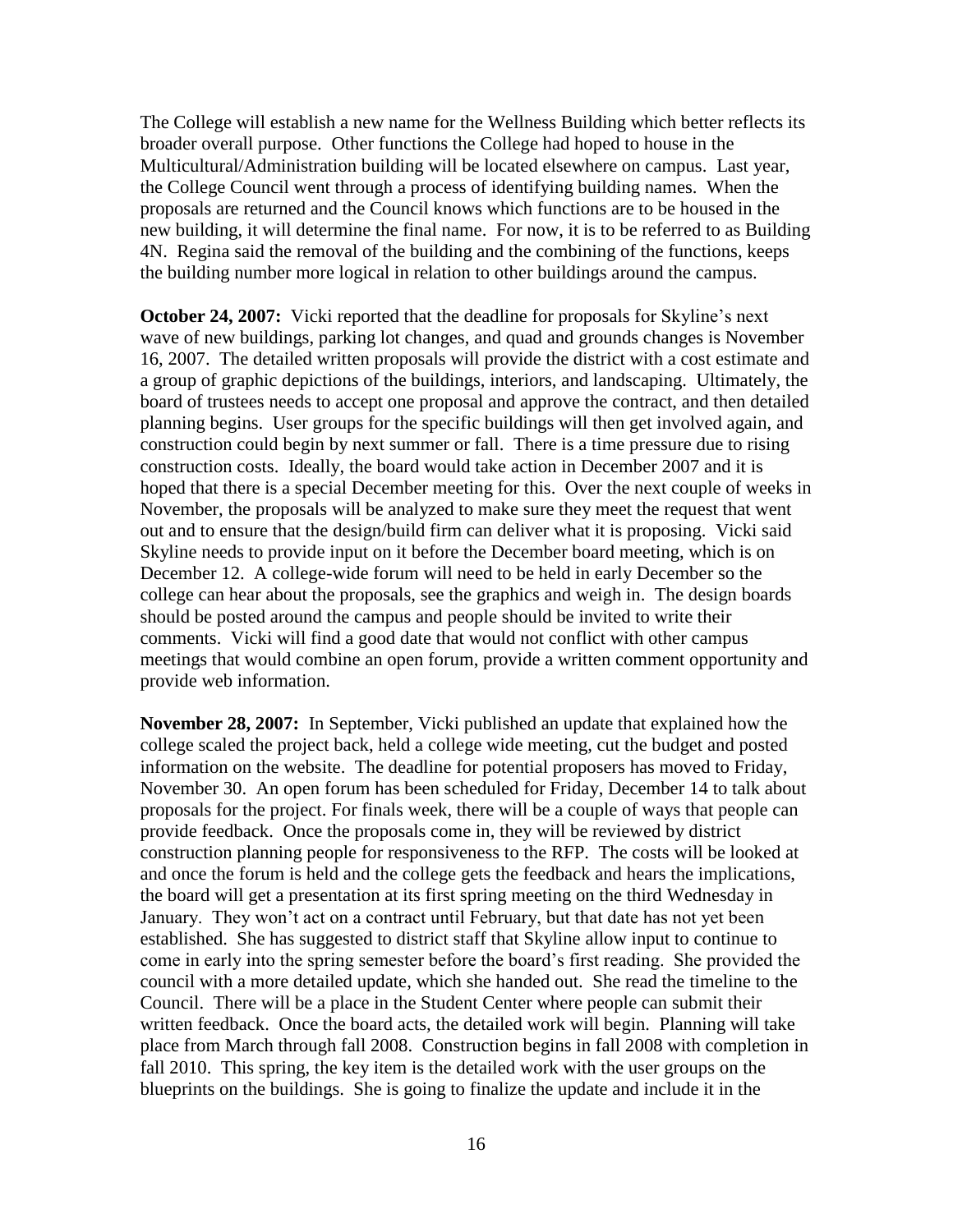November 30 *Skyline Shines* as well as on the website. Carla asked if more detailed work is now going to be done with the user groups and Vicki said it would. In the presentation, people will see rough floor plans and not detailed blueprints. They will probably bring a three dimensional depiction and possibly video depictions.

**January 23, 2008:** Vicki provided a briefing on the Design/Build Project in the January 18 *Skyline Shines*. The college learned late in the fall semester that as the project has gotten more specific, there are more dreams and ideas than money. The college needs to do another round of crunching down the scope and to do this an Open Forum has been scheduled for Wednesday, January 30 at 2:00 p.m. in Room 2306. Vicki has been talking with Hensel Phelps about ways that the college can trim the project with minimum damage to the project content and maximum effect on the cost. She hopes that a few scenarios will be developed. The difference between the budget and the proposal is \$14 million. There has been some feedback from the website and the drop box in the cafeteria. The comments are about the general design. The board heard a briefing from Vicki which is what she included in *Skyline Shines*. Regina said that one thing that helped her understand the issues was that Vicki said there is a distinction between the old design-bid-build process, which was to design a building and send it out to bid, which could take years before it was finally built, and the new design-build process, in that the college conceptualizes generally and as the details flush out, the college gets closer and closer to the real cost. Carla is concerned that drawings are put up and people get excited about the project and then the college has to trim \$14 million. Vicki said that she is inviting the EFMPP group and College Council to the forum and the group will discuss all the issues and options. There will be a discussion about what is going into the buildings and what are the program requirements. There may be the same things included, but just on a smaller scale. She encouraged the Council to look at the briefing on Skyline's website. The purpose of the forum is to put ideas out. Scenarios will be developed this week based on costs. Regina said the college may need to reevaluate how it wants the multicultural center to be and is it a mix of resource center and faculty offices. Carla asked if this is the last \$14 million that will have to be cut and Vicki said she does not know yet and will not know. This round is designed to come up with a contract with the bidder.

**February 27, 2008:** An open forum was held at the end of January where updates were presented on construction projects planned for Skyline. The forum was attended by members of the district construction department, staff, faculty and students. Information was presented on the proposed loop road reconfiguration, auto transmission facility, Building 4N-Multicultural Center and there was discussion around addressing the gaps in the budget. The Physical Education, Athletics and Dance Division (PEAD) has been working with the college and district to modify the programming in the upcoming Building 4N to remove the PEAD programming out of the building, maintain the planned programs and wait for the next building opportunity to plan a facility to meet the PEAD programming needs. The priority would be in recommending a future bond that would build a PEAD building that would meet their needs, such as space for sports therapy, Pilates, yoga, and a fitness center. The Design/Build group and administrators met with P.E. division faculty and staff whose interest was in the overall well-being of the college.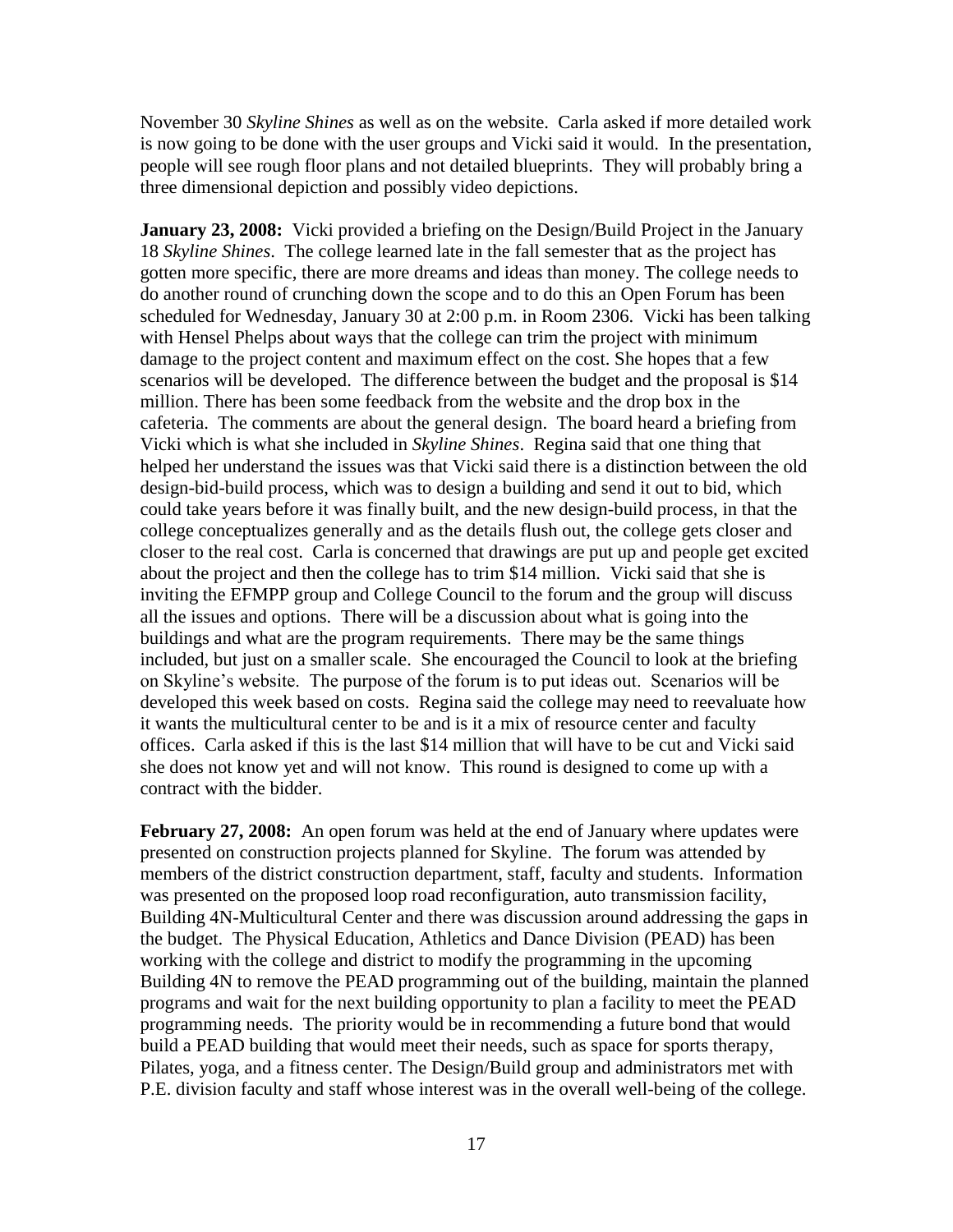They think they will end up with a better situation if they go out for a bond or state money. Regina said it showed a tremendous amount of leadership in helping the college wrestle with the problem. Sports medicine does need a home and Skyline is able to keep a few of the portables, so access to the sports medicine portable will need to be addressed. She is proud of the position that P.E./Athletics/Dance took. The result is the new building will include the Multicultural and it will increase the number of classrooms. The board at the February 27 meeting will be considering a Hensel Phelps "not to exceed" contract which gets the contractors on board. Now the detailed plans and will begin and there will be a lot of meetings around that. Adolfo said with P.E. being taken out, will some of the offices that were originally taken out, such as CITD, Center for Workforce Development and part-time faculty offices, now be added back and Regina said not to her knowledge. The college will still have to work on finding replacement space for the groups taken out.

**March 26, 2008:** The district contracted with Hensel Phelps to streamline the Skyline design build project to get it within the budget. The Automotive building will be less expensive because it will be relocated. The Multicultural/Administration/Cosmetology building will be smaller, simpler and in the same location. The P.E. parts of the building will not be located in that building but instead accommodated elsewhere with future resources for their needs to be sought either from the state or a future bond. The college will have most of what it wanted including the Multicultural Center, kitchenette, hosting gallery, work room, classrooms, fireplace, and meeting room. A user group meeting will be held soon. The meetings with architects and Cosmetology and Automotive are taking place and those with the Multicultural Center people will be in a couple of weeks. Meetings with Administration have happened. They will break ground this fall 2008, and finish in fall 2010. People will occupy the building in spring 2011. Carla asked if the two buildings will be finished at the same time and Vicki said Automotive will be finished sooner because it is smaller and less complex than the Multicultural Center.

# **April 23, 2008:**

- Architects have been meeting with the college to present plans for Auto Tech (Building 11N), Building 4N (Multicultural/Cosmetology/Classrooms/Administration), parking lots, landscape, disabled access, hardscape and landscape.
- The design for Building 4N is ready, and although it is not as originally planned, the architects have worked to provide all that is needed and it will be an interesting looking building for a lot less money. The building is L-shaped and will have a 3 story wing and a 2 story wing for Cosmetology. People will be able to see through the central corner of the building, but not walk through. It retains most of the view for the library. It will have classrooms, a hosting gallery with a fireplace as part of the Multicultural Center, and a roof-top terrace. The hosting gallery is an open room with a pantry, kitchenette, couches, display cases and is located on the quad level. There may be conversations about reserving the space, but it is designed to be used primarily by the learning communities and it will not be space that can be generally reserved.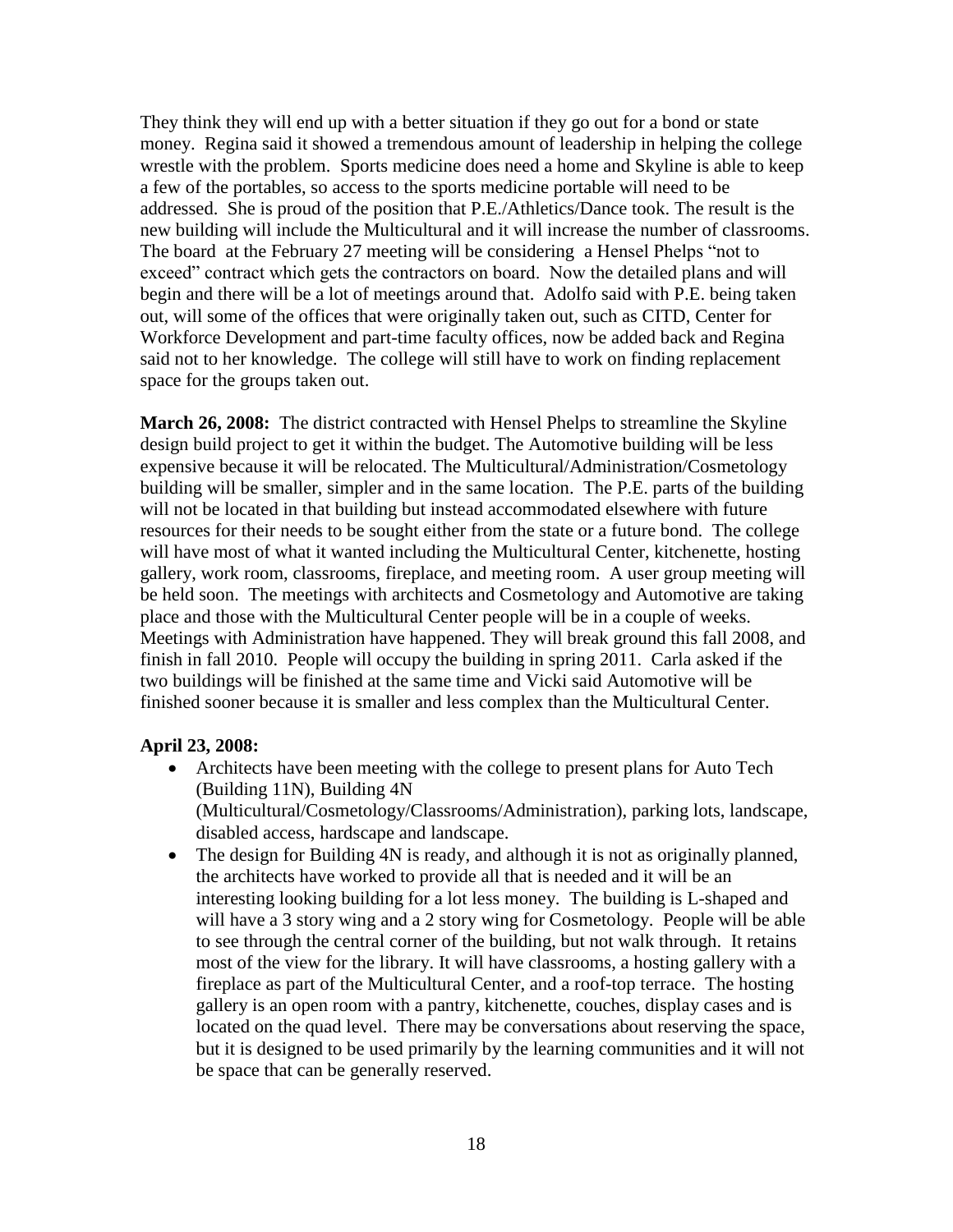- The architects will submit their schematic designs with details on floor plans, preliminary landscaping, and a plan for Auto Tech by the end of May and one of the lead architects will be presenting information at the May 8 meeting of the Educational and Facilities Master Plan Project (EFMPP) group. That meeting is being advertized as an Open Forum for any other interested members of the college.
- The Art on Campus Committee will resume discussions on it once the design work is finished.

#### **Fall Flex Days**

**January 23, 2008:** Connie Beringer was thinking ahead to Fall Flex Days and remembered that the college changed the schedule last year. The college wide meetings were moved to the morning of the second day and Connie's concern was that it made it impossible for her to hold a day-long retreat that she had planned. Vicki would like the Council to consider the options for this year's Fall Flex Days. Phyllis has been talking to faculty, two managers and classified staff and the interest is very high in developing onsite flex activities here at Skyline. The activities pertain to faculty but, unfortunately, classified staff are often unable to participate because of their job duties. Vicki said they could participate if they got release time. Phyllis said she will have a flex day activity In March 2009 and she is starting to work on that now. Also, there is renewed interest in spring flex activities before the term begins. One of the things that Vicki liked about last year was that there was a college-wide lunch in the cafeteria between the morning presentation and the afternoon meetings. It was well-attended and people enjoyed it. This year, the District Opening Day is on Thursday and will be held at Cañada. People will go to Cañada for the Chancellor's presentation, followed by lunch at Cañada and then return to Skyline for the college-wide meeting. Phyllis said the college wide lunch could still be on Friday. Vicki said that on Friday, there could be flex activities, other workshops or meetings and then the lunch, with additional time available in the afternoon. Regina said that division meetings are also held on Flex Day so the college needs to work with the divisions on this. Linda said following the Cañada event that Classified Council and Academic Senate could hold their meetings. She asked if any of the Flex Day workshops would be of interest to classified staff and Phyllis said there will probably be workshops on SLOs, Basic Skills, possibly a workshop on Emergency Preparedness, and one on DSPS issues which has a tie-in to Basic Skills. There might be a topic on Basic Skills for non native speakers of English and working with communication skills on campus. Phyllis repeatedly hears about the need for this from faculty, registration staff and students. Regina said it is a campus issue and diversity issue that we are interested in. Vicki said it should be scheduled so that it can be readily accessible by all groups. Vicki asked the Council if it wanted to act on this today, or return to their constituent groups to discuss it. It was agreed that discussion with the constituent groups would take place and that the Council would take action in February. Vicki will also put something on this topic in this week's *Skyline Shines*.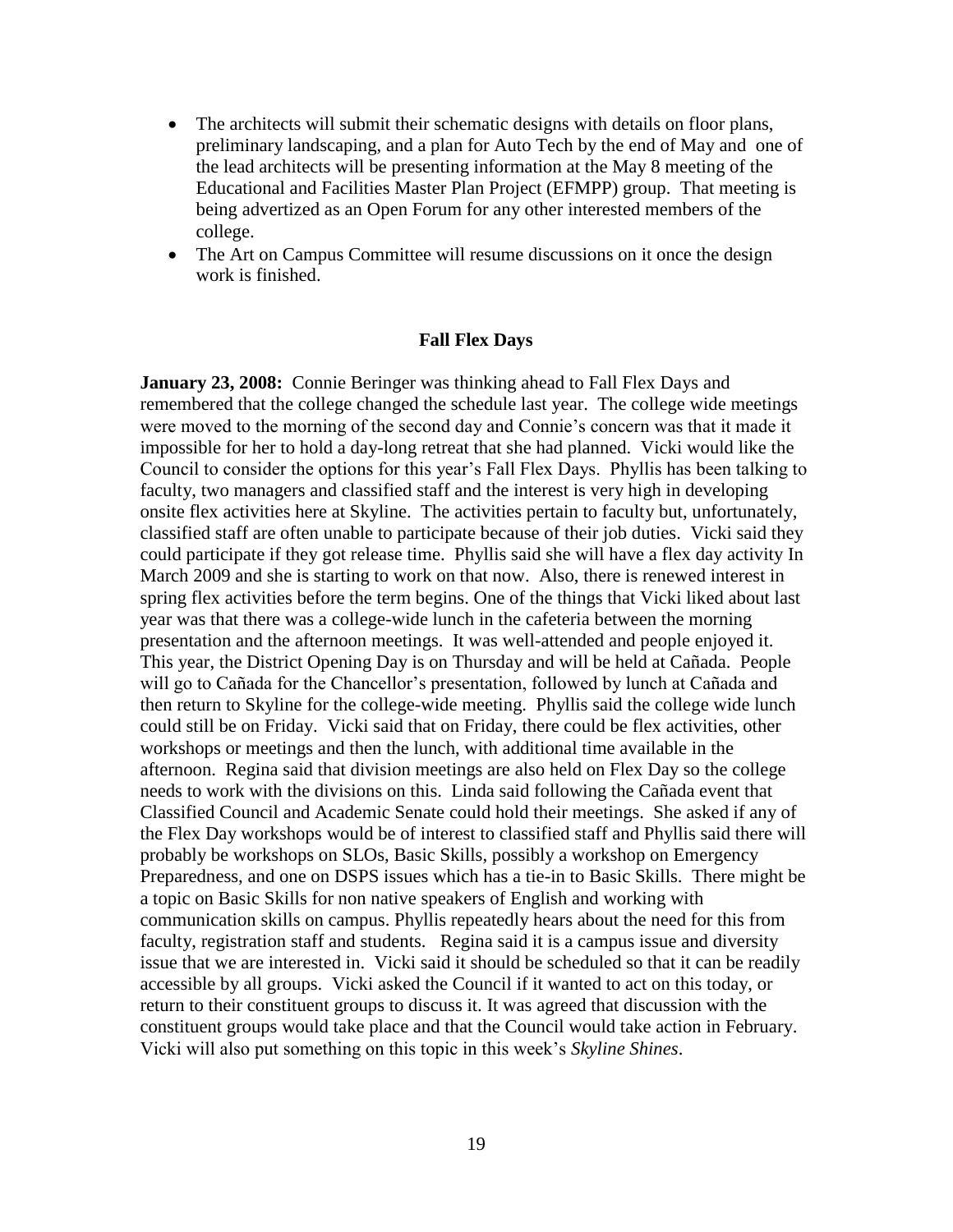**February 27, 2008:** This year's Opening Day will be at Cañada and will be followed by lunch there. People will return to their campuses in the afternoon. There are divisions at Skyline that are interested in holding all-day retreats and the SLO group would like to hold a workshop, but it is hard to do these in a split day. Vicki would like to have lunch here on campus the next day. She talked to Management Council and wanted to offer the traditional plan, which is have Skyline's afternoon presentation following the district event on the afternoon of Day 1 and Day 2 would allow for division meetings, retreats and lunch for the campus. Regina asked College Council to consider this choice. Linda said the majority of the Classified Council would like to see the format that was used last year with the district event on one day and the Skyline event on the next. Classified staff cannot attend the functions if they are all held on one day so two separate half-day functions allow for them to attend. Ray said there is an issue in getting more people involved in the senate meeting and they did have better attendance at their meeting last year than the year before. Adolfo and Linda agreed. In summary, College Council recommends using last year's model, which is that the district event is on Thursday morning, followed by lunch at Cañada, and flex activities held here in the afternoon. On the second day, Skyline would hold its meeting, followed by a campus lunch, and flex activities in the afternoon. Regina will work with the divisions so they would meet all on one day so that faculty could attend flex activities.

**March 26, 2008:** Skyline will use the same Flex Day scheduling pattern as last fall, which was proposed at the February meeting. Vicki accepted that recommendation from the College Council and has announced it in *Skyline Shines*.

# **40th Anniversary celebration**

**August 29, 2007:** In two years, Skyline celebrates its 40th anniversary. After the accreditation site visit, the college will take on this project and constituent leaders can name people who might be interested in helping.

#### **Fresh Look Project and Website Redesign**

**August 29, 2007:** Sandy Irber said the Fresh Look Project website redesign component kicked off in May with a look at design standards and what the committee wanted the website to look like. Vendors were asked to provide a quote on the website redesign project and the group narrowed it down to three designers who will be interviewed on September 14. A subgroup of the Website Advisory Group will participate in the vendor interviews. There will be a student on the interview panel and Sandy said that Lauren Hernandez indicated she was interested. The interview panel so far includes: Vicki, Sandy, Shelly Hausman, Jasmine Witham, Laura Fraser, Nick Kapp, Judy Lariviere and a student rep. The Website Advisory Group will choose a designer by September 21 and develop a plan for redesigning the website. The process will involve the entire campus.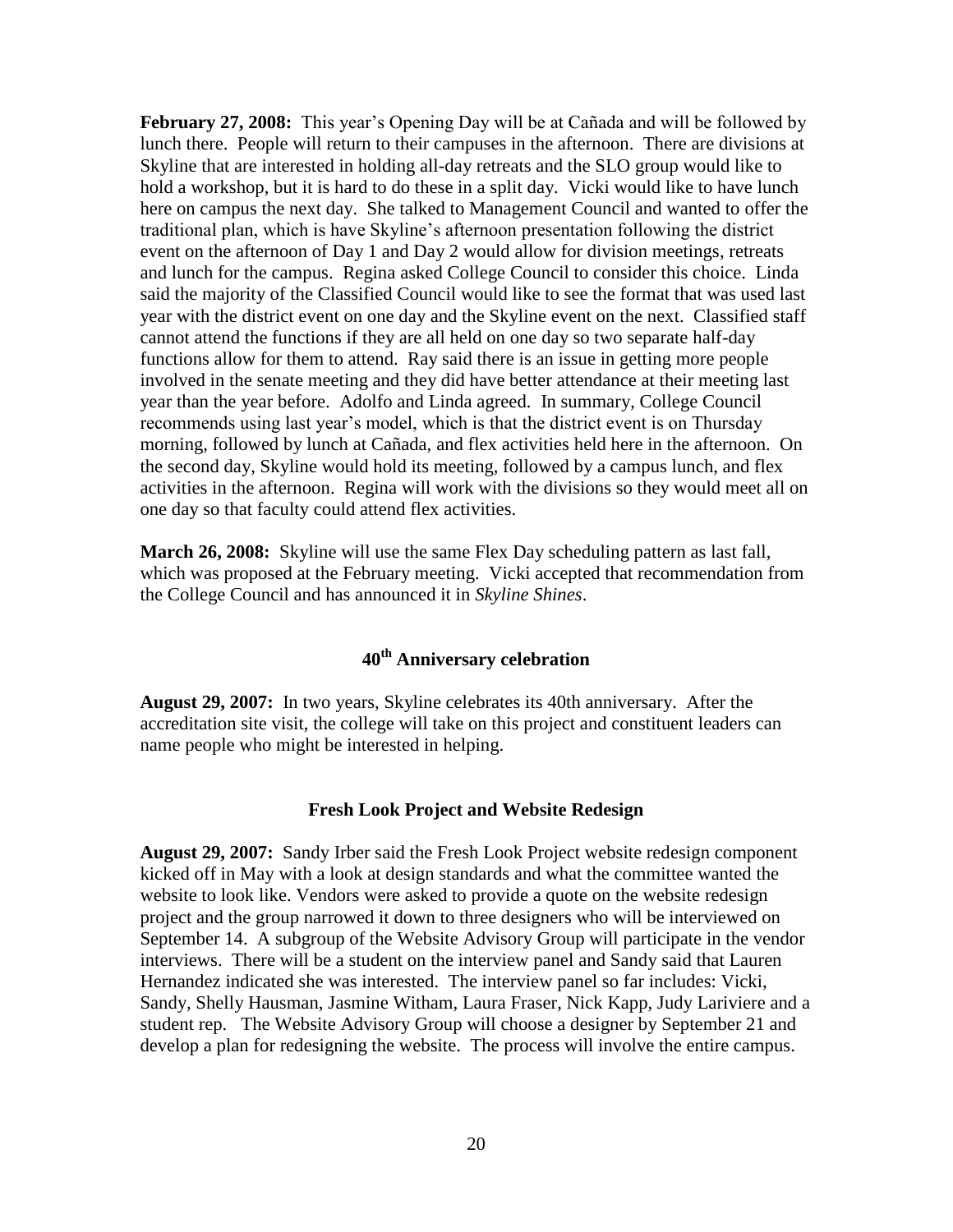Vicki said that the College cleaned up the website over the last year, making some modifications, ensuring that links worked better and implementing the new logo. Now the Website Advisory Group is looking at the entire site to make sure it is easy to navigate for faculty, staff and students, that it is very attractive, and that there is a system for keeping the information very current. Carla expressed concern about the International Students website because money was already spent on redesigning it. Vicki suggested that Carla speak with Nick Kapp about it to ensure that her concerns get addressed in the process. Lori suggested inviting a student ambassador to work with the committee because they work closely with high schools and students. Sandy said that the group took a close look at the class schedule and a comprehensive list of recommendations was made. They implemented as many as they could into the class schedule design and this year they will take a look at the catalog and student handbook. She asked the Council to start thinking about the catalog and handbook. The Fresh Look Advisory Group will also talk to the managers, deans, counselors, and Curriculum Committee, and students going forward and look at how the college can improve these materials. The improvements made to the class schedule were the work of the entire college and Sandy said the National Council on Marketing and Public Relations will be presenting an award to Skyline for the schedule redesign. Vicki said as the College gets ready for the next round of publications, it is important to have student input and that of the College Council.

**September 26, 2007:** Vicki reported that a group from the Fresh Look Project interviewed three firms for the website redesign project. One firm was selected and the group is negotiating with them now to get the most important things that the college needs in the web redesign within the available budget. In the meantime, the District ITS Department has agreed to help with parts of the project, so it will be a joint project between Skyline, the District ITS, and the web designer. Vicki is confident that Skyline will end up with a great website. She estimates that the timeline will be finished this year so by next fall the new site will be in place.

**March 26, 2008:** Sandy Irber reported there was a web redesign kickoff in early February and the Fresh Look Advisory Web Site Redesign Group identified the people oriented designs (PODs) which will appear on the new website sort/home page. They are:

- High school students
- Current students
- Future students
- Online students
- Business and community

A research project was conducted in which people from all of these groups did a "Q sort" of 100 elements of a website and from that research we will get a recommendation on how the navigation in each of these PODs will be organized and tailored to each audience. Interact, Skyline's website consultant, will present the Navigation Plan to the Fresh Look Advisory Group on April 11. The college may make small adjustments to the Navigation Plan and with approval by Fresh Look Advisory Group, Interact will start the graphic design process; designing the home page, the home page for the PODs and templates for each POD. On May 9, Interact will present three different design directions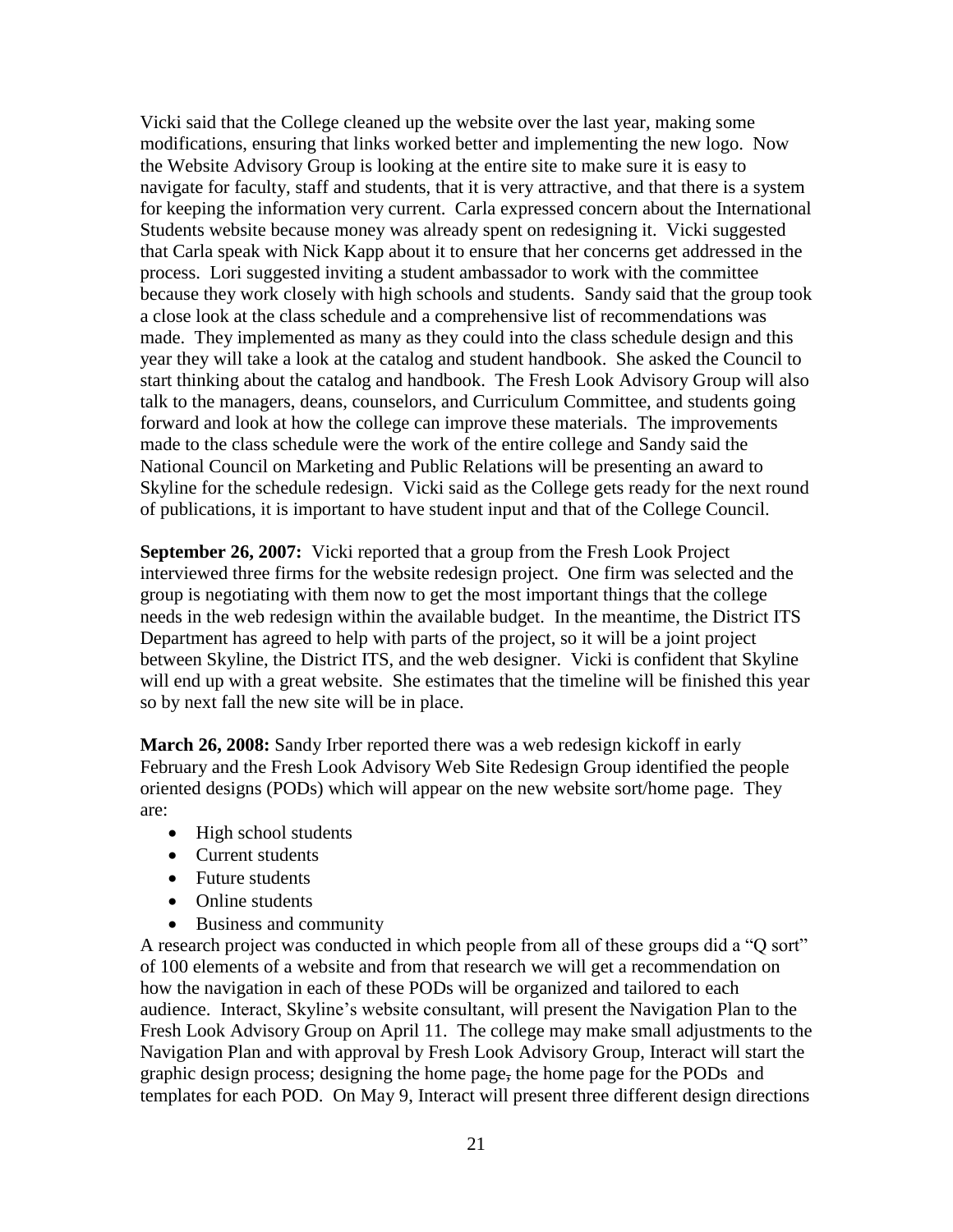for the new website. Over the summer, Interact will build one POD for Skyline since that is what the college can afford. The district IT department will build the rest of the website. Currently, Skyline is updating the existing web content and then in the fall, the college will migrate content over to the new site. Vicki said there will be a faculty and staff button, as well as an athletics button, on the front page. There will be a soft launch, where the two sites will run simultaneously, in November.

# **April 23, 2008:**

- Sandy Irber reported that the current website content updating project is 70% complete and should be finalized by the end of May.
- On April 11, the Fresh Look Advisory Committee received the navigation plan from the website designer Interact which was based on the Q sort research done in March. The audiences defined for front page buttons on the website—called "pods"--were high school students, current students, future students, online students and business and community users. The POD home pages will offer the graphics and interactivity that these groups prefer. The navigation plan went up on the Share Point site and Advisory Committee members weighed in.
- Interact is going to begin working on three designs, which will be presented to Fresh Look on May 9 and then two design rounds will be held to refine the chosen design. Interact will build one pod and over the summer, and district IT will build the rest of the website from the templates received from Interact. In the fall, the migration plan to the new site begins and web content will be moved over. In November there will be a soft launch, during which the old and new sites will run simultaneously.
- Regina asked Sandy to make sure that faculty and students have access to faculty web pages during the transition and that it will be seamless to the users.

### **Integrated Marketing Plan Draft**

**October 24, 2007:** Sandy distributed the integrated marketing plan draft and reviewed the four goals, which are linked back to the college's strategic plan. One goal was added and that was a suggestion to review the enrollment goals. The plan is being developed so that Skyline can be more effective in communicating its message to its target audiences and market, as well as using the minimum resources to get the maximum exposure. Sandy is presenting the draft to the Institutional Planning Committee and Management Council and will incorporate their feedback. Carla asked her to present to Academic Senate and asked if there is a timeline, which Sandy said there is not. Vicki said that the college started thinking about a plan at the start of the year. Sandy has built the plan to get buy-in on any direction changes in order to get the maximum yield from marketing so that it is effective and people understand why it is being done. It is being circulated to allow people to weigh in with good ideas and recommendations; it is not a governance issue. Adolfo thanked Sandy for the information and thinks it is good that the college is going to constantly look at the marketing plan and refine it. Anastasia said she was at a mall last semester and Skyline had informational tables and was doing outreach. Sandy said the marketing office works with the Outreach Committee and it is one of their goals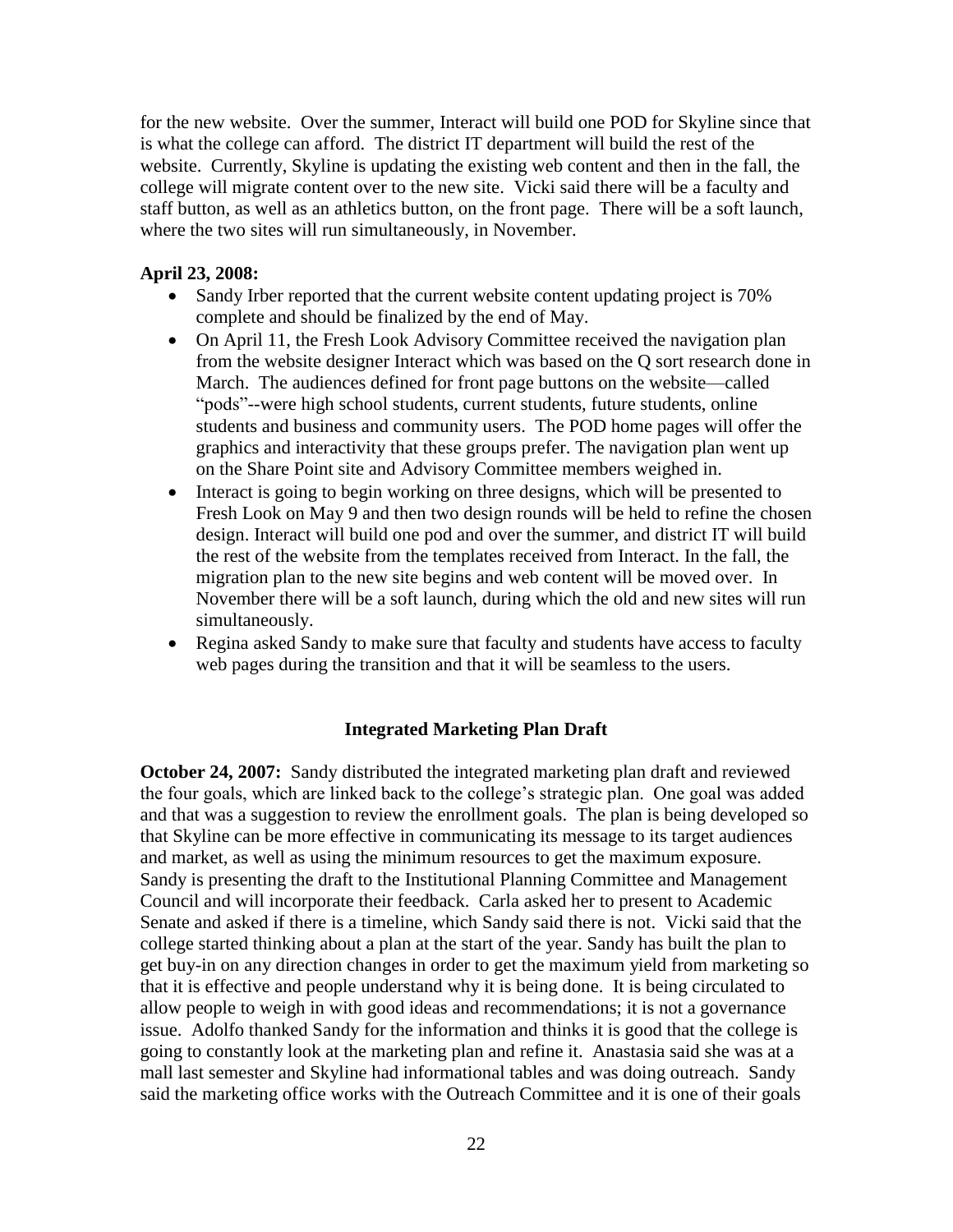to support the Outreach Committee by supplying materials. Anastasia said the ASSC members would probably like to help out and Sandy said the student involvement would be helpful because it is a challenge to staff the outreach events. Anastasia also suggested Sandy contact Katharine Harer because honors students need 15 hours of volunteerism. Skyline Days at Serramonte will be held on April 5 so there is sufficient time to plan. Carla asked if the Student Ambassadors are part of the group and Sandy said the Ambassadors anchor the work of the Outreach Committee, which is co-chaired by Sherri Hancock and Rick Wallace.

### **Opening Day**

**August 29, 2007:** This is the first year that Skyline has held its meeting on the Tuesday morning following the Monday Chancellor's event. She asked if the college would want to continue having it in the morning following the district event or go back to holding it Monday afternoon after the district event. Vicki said she had also mentioned this question in *Skyline Shines* and asked for feedback. She received six messages that indicated a preference for Tuesday morning. Ray said there was more faculty attendance at the Academic Senate meeting. Adolfo said it was the first time that a Classified Council meeting was held on Opening Day and there was outstanding attendance. Linda said there were more than 20 classified staff and usually there are 12. Lori thought the lunch on Tuesday was great because it was just for Skyline. The District Opening Day event will be held at Cañada next year. College Council liked the idea of holding the Skyline event on the next day again. Vicki said the only problem was that it conflicted with the Language Arts retreat that Connie Beringer organized. Vicki said next year the college should try to get the news out earlier about Opening Day and Regina said it would be good to encourage the divisions to hold their meetings at the same time so that more faculty could participate. Vicki said the Council should have a conversation about deciding which afternoons should be set aside for faculty flex activities and which are for division meetings. Regina said it will be discussed at the Instructional Leadership Team meeting.

### **Parking**

**February 27, 2008:** A task force started to work on the idea of the possibility of mailing the parking permits in response to the long lines at registration related to the students who are trying to purchase permits. Jennifer Hughes came to the district Vice Presidents' meeting and the Vice Presidents said they want to move forward on it. Mailing of the permits is slated for summer or fall 2008. There were questions as to whether the colleges would continue to charge students with replacement permits. Permits for summer are \$20 and fall will be \$40. The cost for a replacement permit is currently \$20. One issue that was raised concerned whether or not people are asking for replacements and then giving them to others. A study was done and it was found that a total of from 10,000 to 11,000 permits were sold for summer, fall and spring in a given year over the last three years. The replacements have been less than 1%. The numbers suggest that it is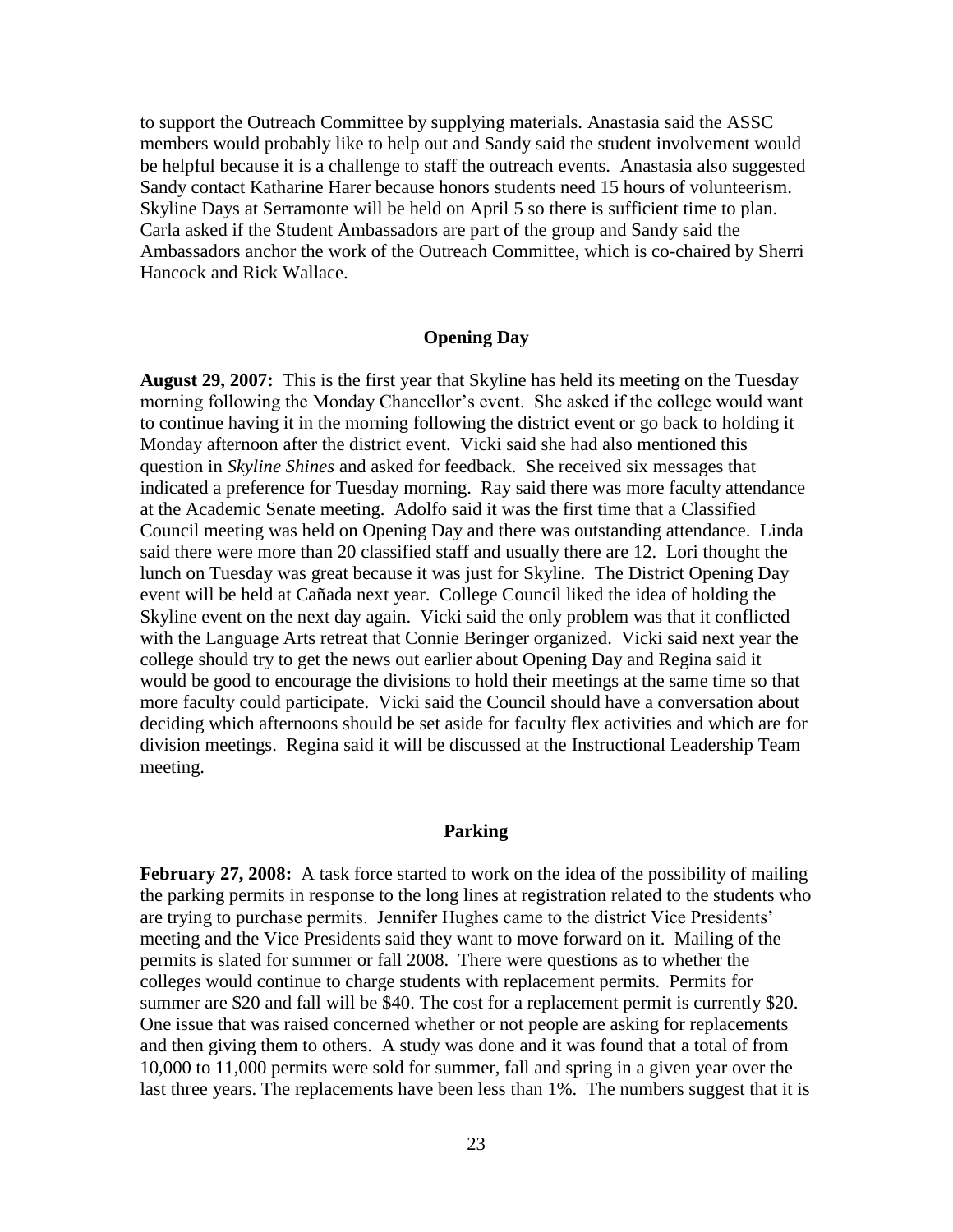not a big problem that needs a decision. It does not look like there is an abuse of replacement permits and a policy may not need to be made. Linda said they are also proposing a two-term permit and there would be a savings to students, but there is a question that if a student purchases it and is not here the following semester, there is not a refund. So she said this will be offered as an option for the students. If they buy a twoterm permit for \$70 they are trying to determine what the replacement cost would be. The question is whether the college should charge a lost parking permit fee, or just make students buy a new one if it is lost. Anastasia thinks students should buy a new permit but Regina said the studies so far have not shown the abuse is taking place. This may become an issue when the permits increase in cost. But right now, Regina said it is less than 1%. She asked if College Council wants to make a recommendation or stay as status quo and what does the Council think about the idea of a discounted cost for lost permits. Ray supports leaving it as it is and Adolfo, Linda agreed. Wendy Smith left the meeting early, but on behalf of the student reps, Anastasia agreed with leaving it as is. Regina said it can be evaluated each year.

### **Professional Enrichment Development Advisory Committee (PEDAC)**

**October 24, 2007:** Phyllis Taylor and Regina Stanback-Stroud developed an idea for a committee they have tentatively named Professional Enrichment Development Advisory Committee (PEDAC) that addresses a portion of the self study report that concerns professional development. Phyllis reviewed the background of the proposal, professional development coordination, district collaboration and funding. In 2005, Regina developed the position description of faculty/staff development coordinator, which is the position Phyllis now holds. The first charge was to develop this position at all three campuses and establish professional development opportunities at all three colleges. Phyllis said she has been working on the collaboration and communication, but the other colleges decided not to implement the faculty/staff development position, so the full coordination has not happened. Phyllis implemented the professional development newsletter for Skyline, so communication has been successful in 2006. In 2007, the other two campuses appointed her counterparts and they have all been meeting once a month at the district to talk about what is going on at all three campuses. As a result of the successful submission of their proposal district wide, the college received new one-time funds of approximately \$26,000. It is money that is assigned for professional development for all employee groups, and not just faculty. In working on faculty and staff development for Standard IIIA of the self study, Phyllis discovered that Skyline has a sturdy quilt of funding sources and committees that allot funds, develop opportunities and work individually, but there is no single committee that oversees it or even coordinates the communication among them. Regina said some of the opportunities are formed contractually and some are created because of a trustees' grant or a President's Innovation Fund. Phyllis and Regina are proposing a committee that will be a coordination committee. What they saw was the opportunity to capture the communication and coordination brought together under an umbrella group. A copy of the proposed charge was distributed.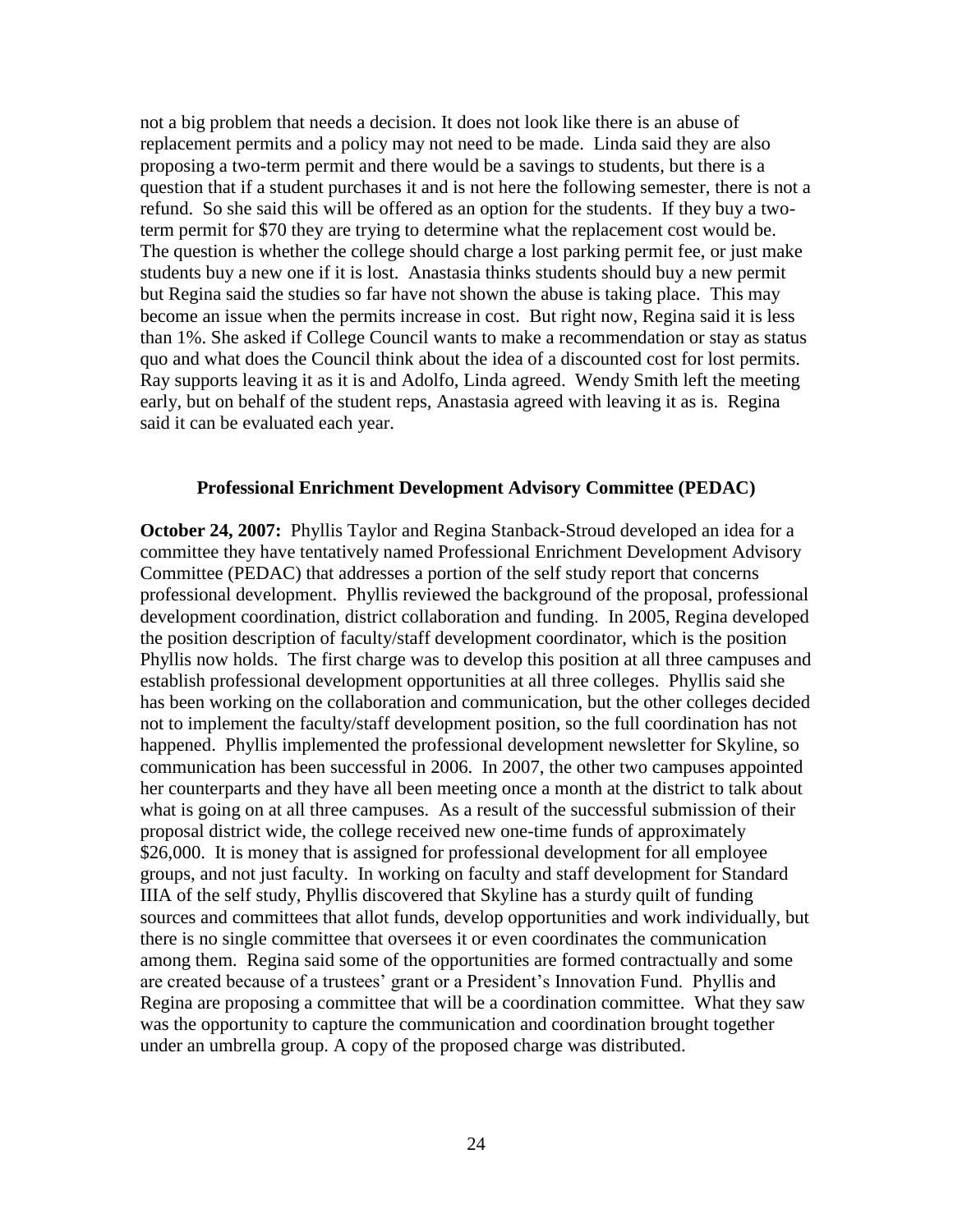# Proposed charge

PEDAC is charged with (a) assessing professional enrichment and development needs for all categories of staff consistent with Skyline College's mission and based on identified teaching, learning and service needs; (b) making recommendations regarding an institutional professional development plan that meets the need of all personnel; (c) recommending flex calendar activities in response to assessed needs; and (d) recommending funding for submitted proposals for professional development resourced by the one-time 2007-08 state allocation of professional development funds. PEDAC would meet 2-4 times per year and be comprised of:

- Chair Professional Development Coordinator
- Academic Senate Representative
- Classified Council Representative
- The college liaison for Classified Development representative
- The chair of designee of the Professional Development Committee
- The chair or designee of the Professional Personnel Committee
- A Management Development Representative
- Ex Officio: Vice President of Instruction or the Vice President of Student Services.

Vicki said if College Council likes the committee proposal it would be distributed from there to the shared governance groups for their review. Carla asked if there has been a coordinated effort like this before and Regina said she did not think so. Phyllis said the accreditation self study lays out the history of it and the loss of AB 1725 money. There has not been a committee that has dealt with the rest of the charges they have talked about. Ray said he would like to see a coordinated effort with a one-stop information center established and Phyllis said they have begun that work. Regina said they recognized for example that the Professional Development Committee is a union committee and they are not recommending that that it be restructured. By recommending the formation of an overarching committee, the connection would be made because there would be someone from the Professional Development Committee on PEDAC. The Council will need to decide who PEDAC reports to. Carla and Ray expressed a concern about the issue of having one more committee for Academic Senate reps to attend and Regina said she and Phyllis thought it should be done in the form of shared governance. Carla liked the coordinated effort and holding 2-4 meetings per year. Vicki said that this is an additional piece to what some of the proposed members already do, but for some in the group it is a new assignment. The College Council would share the proposal with their constituencies and bring back their recommendation to the December 19 College Council meeting. Phyllis will present it to Academic Senate at either the November or December meeting, as well as to Classified Council.

**November 28, 2007:** The topic was moved for discussion in December or January.

**January 23, 2008:** Phyllis updated the group on the proposal to establish the Professional Enrichment and Development Advisory Committee (PEDAC), which Phyllis and Regina presented to the College Council on October 24. Phyllis presented the topic to the Academic Senate on November 16 and to the Classified Council on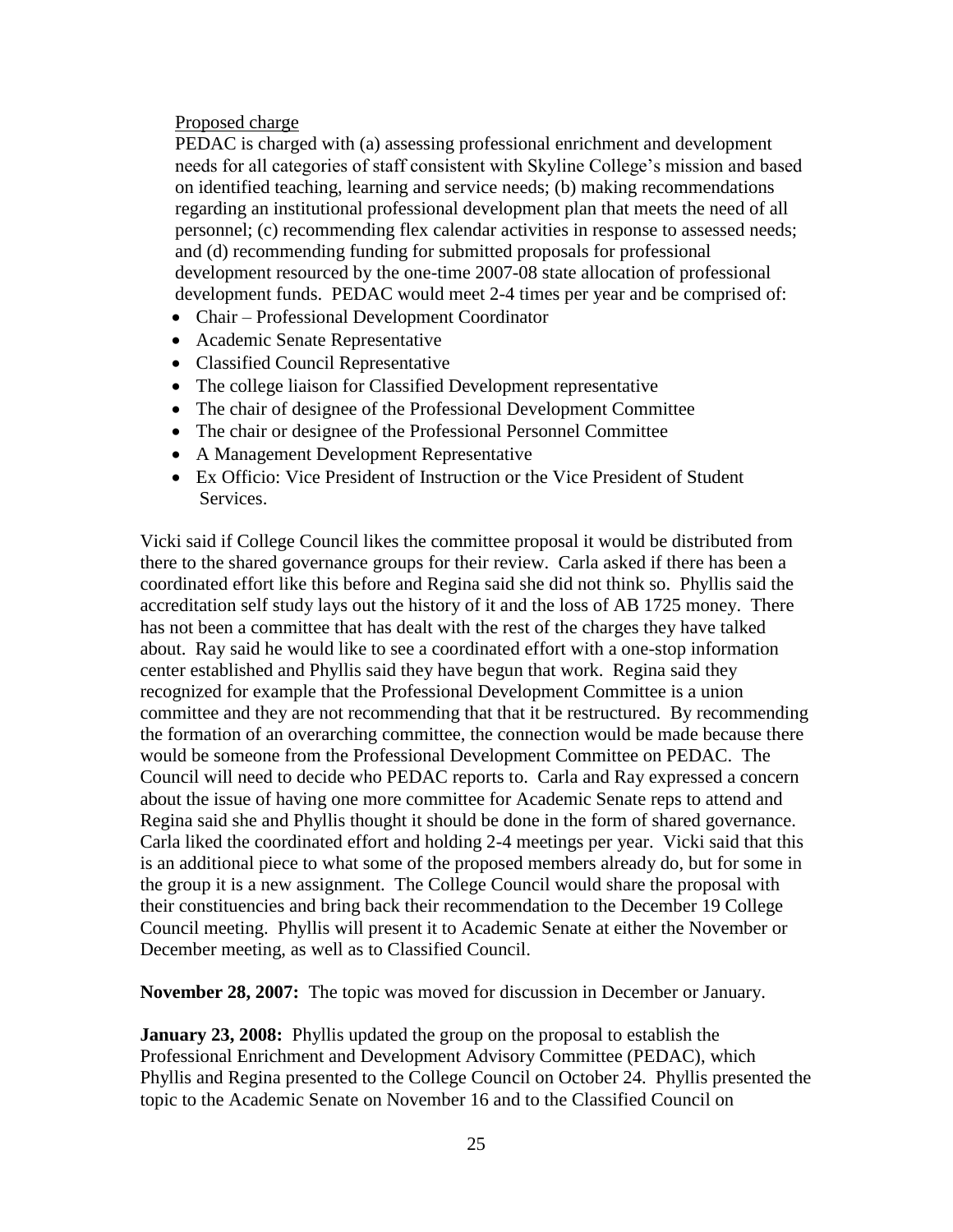December 6. The discussion at each group was followed by a Question & Answer session. Both the Academic Senate and the Classified Council unanimously approved forwarding the proposal to the college council. She and Regina met and updated the mission based on the Q&A feedback they received. Phyllis distributed the revised version of the committee charge and mission. Items A and B are direct language from the accreditation report. Regarding item D, Phyllis is asking for a more, concise, precise and varied flex calendar and this comes up at each meeting on the topic. The membership structure is listed and Phyllis has five positions filled at this time. Regina said the position listed as the district office liaison for Classified Professional Development is the person that works with the district to implement the professional development program for classified staff that is run by the Human Resources Office. The current liaison is Theresa Tentes. Phyllis said the Classified Council rep mentioned that they were very enthusiastic about coming on board with this project. Phyllis provided clarification on the one-stop professional development resource center. A website for the committee would need to be developed and as chair Phyllis would need to bring someone on board who would do that. This was requested by both senates. So the one-stop resource center is not a physical center but it is a website. Because this would be a standing committee it needs to be included in the compendium of committees. In response to questions about the very specific time element listed in item E relative to onetime state funding available in the current year, Regina proposed changing the language to from "2007-2008 one-time funding" to "new state funding" to avoid confusion with other existing professional development funds. Phyllis thinks there is a possibility that more funding could come. Skyline is at the forefront of all the colleges on planning for the overall coordination of all of the professional development efforts. The wording was changed on item E so that it keeps them from coming back next year and reinventing the charge. Regina asked the Council to for their recommendation to approve PEDAC and the proposal was approved. It will be added to the Compendium of Committees.

#### **Safety Cameras**

**November 28, 2007:** Jose Nuñez was invited to College Council to present an update on safety cameras and the issues associated with their installation, as well as a briefing on overall security and safety issues. The security departments on all three campuses have different manpower levels and hours of operation, as well as different issues in terms of budgeting and citation. For the last few months, there has been discussion about the pros and cons of the consolidation of security. Harry Joel, Jim Keller and Jose have met with the college presidents individually, the chiefs of each of the three campuses and administrative staff. They are in a fact finding mode and are interviewing several consulting firms that could provide expert advice on what it would entail to consolidate security. There are only so many Fund 1 dollars to deal with security and all campuses want 24/7 coverage. The intent is to bring it all under one umbrella so there is a standardization of training, procedures and equipment, as well as fiscal economies of scale, plus emergency preparedness/response. Jose has talked with some of the local police and fire departments and he shared some of the fire department mandates. He read their recommendations, which include a fire riser (a central location in each building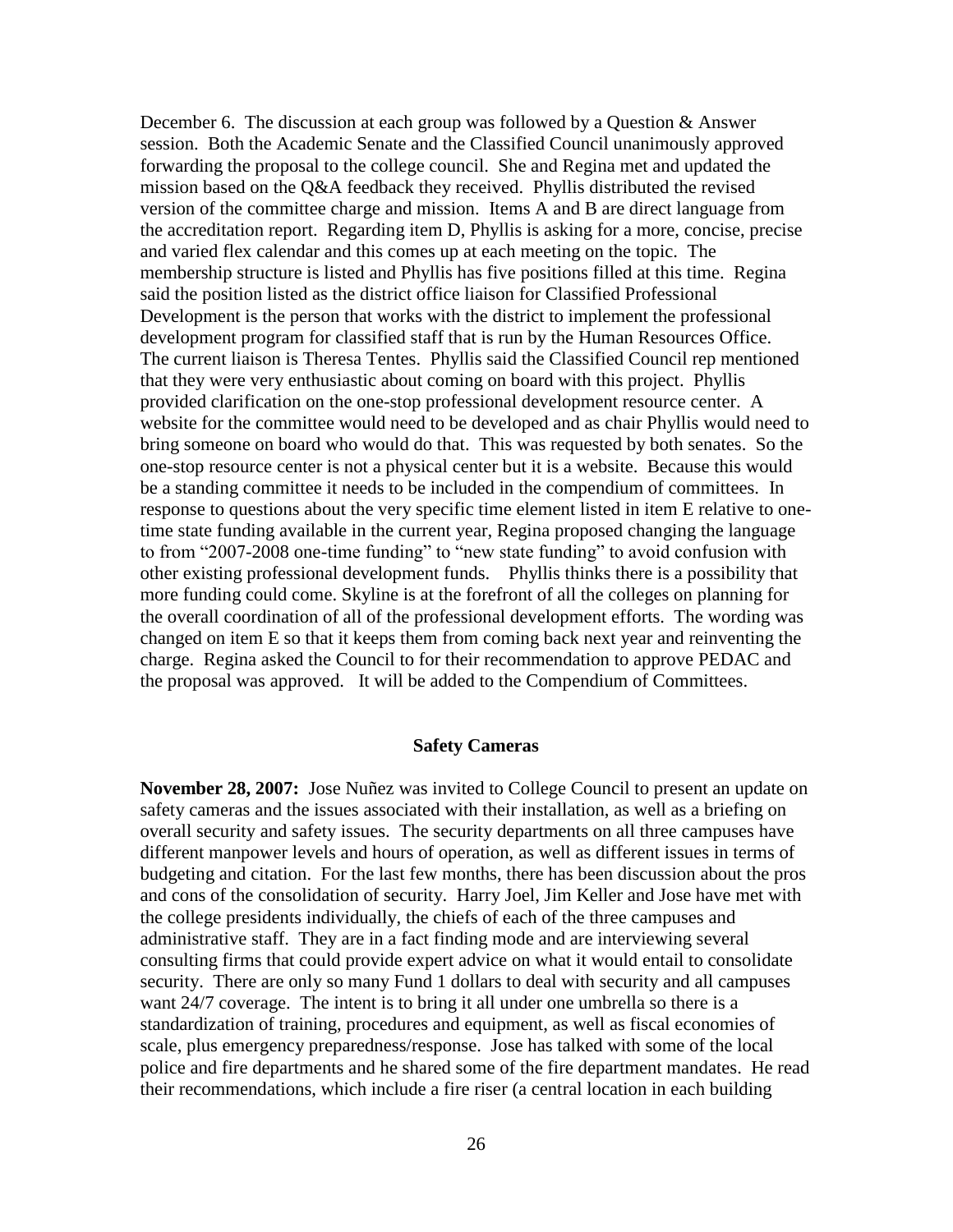where the fire department can come and hook up their hoses); a knock box, which is a facility known only to fire and police departments where they can get keys to access the buildings (Skyline has three or four); and location of hazardous materials. They have been provided this in the manuals. CIP2 is addressing illumination at all three campuses. He also reviewed some of the emergency preparedness projects that the colleges have been working on or are planned. The Office of Emergency Services (OES) will have a county-wide exercise and they want to use all three campuses for this exercise. Vicki said it would be a robust collaboration between the district, the three colleges and the county. Jose said this was done 1½ years ago and it involved the district, Cañada and the county and it went very well. CSM and Skyline did not participate but Vicki said Skyline held its own exercise in 2005. Vicki asked if it is a real simulation and Jose confirmed that it is a four or five hour drill, with radios and emergency personnel are coming on to the campuses. He is working with Virgil Stanford, Jan Roecks and the three campus vice presidents of student services on the project. Regina asked if the project is in April, do the colleges want students on campus or should it be done during the break. She suggested that it be coordinated with students in the surgical tech and EMT programs to see if they would want to serve as models. Jose said he can iron out the specific details with the OES staff and the VPSS at each campus after the training on January 11. The OES indicated that they were interested in incorporating students and faculty from EMT, surgical tech and nursing. Vicki said it might conflict with exam days and faculty should be notified by the end of this fall so they could submit their course syllabi with this information. Vicki asked Jose to determine a date as soon as possible.

Carillon system: All three colleges have the carillon system but they need to determine the policies and protocols, which body should put the policy together, and whether it is a college or district decision. Vicki and Lori were trained on it. They are going to talk about it in cabinet in terms of setting the chimes.

VOIP: The phone system has the capability of making announcements (VOIP) but the district has not sorted out that capability as far as procedures and policies.

Courtesy phones: There are 15 courtesy phones at Skyline and there will be more installed with the new buildings. Jose said they will be installing two beta test blue phones. The project manager has talked with Lori and Mike Celeste and locations have been determined.

ACAMS (campus lock down): This is controlled by facilities and ultimately it will be a security function. They have the capability to shut down buildings at one time. It is controlled by a computer and currently includes buildings 3, 6, 7A and 8. People can get out but someone cannot get in. People who have key fobs can get in, but Jose needs to have a discussion with the presidents about that access. People should still be able to get in with a mechanical key, but not many people will have a key with the new system. When all the buildings are modernized, the use of keys will be very minimal and only a very few people will have them such as facilities, security, executive staff, and deans.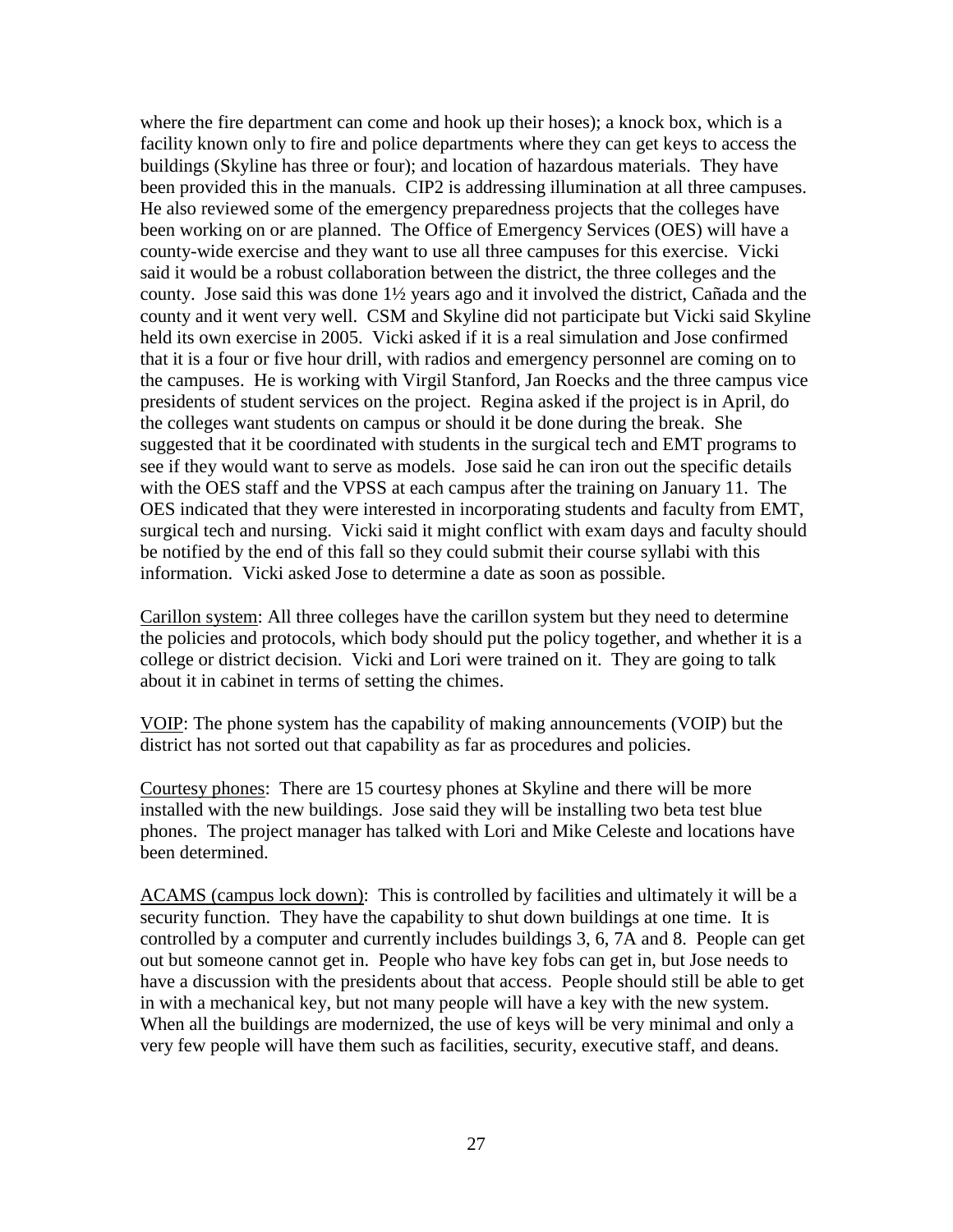Video monitoring: The Chancellor wants to maintain a safe and secure environment, deter crime and prevent vandalism (graffiti, dumping of items, etc.) Canada has installed video monitoring for the students services areas and central quad.

Campus Security: The intent is to have the video camera at the security office and with certain campus/district people, such as the VPSS. The President of Cañada has one as does Jose. The intent is not to violate privacy. It does not have the level of focus to see what is on a piece of paper or computer screen, but it can see a license plate. It is not the intent of the district to turn any items over to law enforcement, but it would comply if asked to by law enforcement. It is going through the district shared governance process and then will be presented to the board. Film can be kept for up to 6 months and is now being kept for 3-6 months. The chancellor thinks a maximum of 3 months should be adequate. Regina asked if it is real tape or digital images and Jose said they are digital images that are stored on a hard drive. It is possible that a particular incident can be saved for an ongoing investigation. Public safety is primary and asset security is secondary.

Lori asked if the 24/7 coverage is not necessarily physical coverage but is video monitoring and he said that is correct. It is not the intent to reduce the staff during the day, but there can be 24/7 monitoring at a dispatch center. Buildings 3, 6, 7A and 8 have the infrastructure in place to add the video monitoring. Cameras will have a range to monitor surrounding areas around the building. The intent is to have cameras at all major entrances into a building and all major entryways at College Drive and Sharp Park. The intent is to have someone monitor all screens and in high risk areas there can be focused screens. The public will be informed by signage that lets them know that surveillance is in place. High risk areas are anywhere where there is money such as the cashier area and bookstore, as well as areas where students may complain about grades to staff. There is no monitoring of faculty offices or individual classrooms. Linda Herda asked if a bollard or gate at both entrances is proposed for the future and Jose said it is part of the Design/Build Project. It will not be closed at night but would be closed for emergency purposes. The college will have the ability to have an electronic gate so that access to the campus can be blocked. This would be installed at both Sharp Park and College Drive. Linda asked if the Marisol entrance will also have one and Jose will need to check this. Local law enforcement or fire enforcement is then in charge when the bollards go down and the campus is closed.

Presentation of video camera briefing: Vicki asked if Jose's briefing should be provided to constituency groups or in a college-wide forum. Carla said it would be a good open forum piece. Jose presented it as an open forum piece at Cañada and it was very good. Buildings 3, 6, 7A and 8 are going to be ready in 6 months – these are the ACAMS buildings. Carla invited Jose to present it to Academic Senate on January 25. It was suggested that an open forum be held in January. He can go live and show people the cameras so they can see what he sees. Carla said it would reassure faculty and staff about privacy issues. Vicki asked if it should be presented college-wide or to the senates first and Regina felt it should be college-wide first. It should be presented to the constituent groups and Lori will work with the ASSC, share the handout and indicate that the college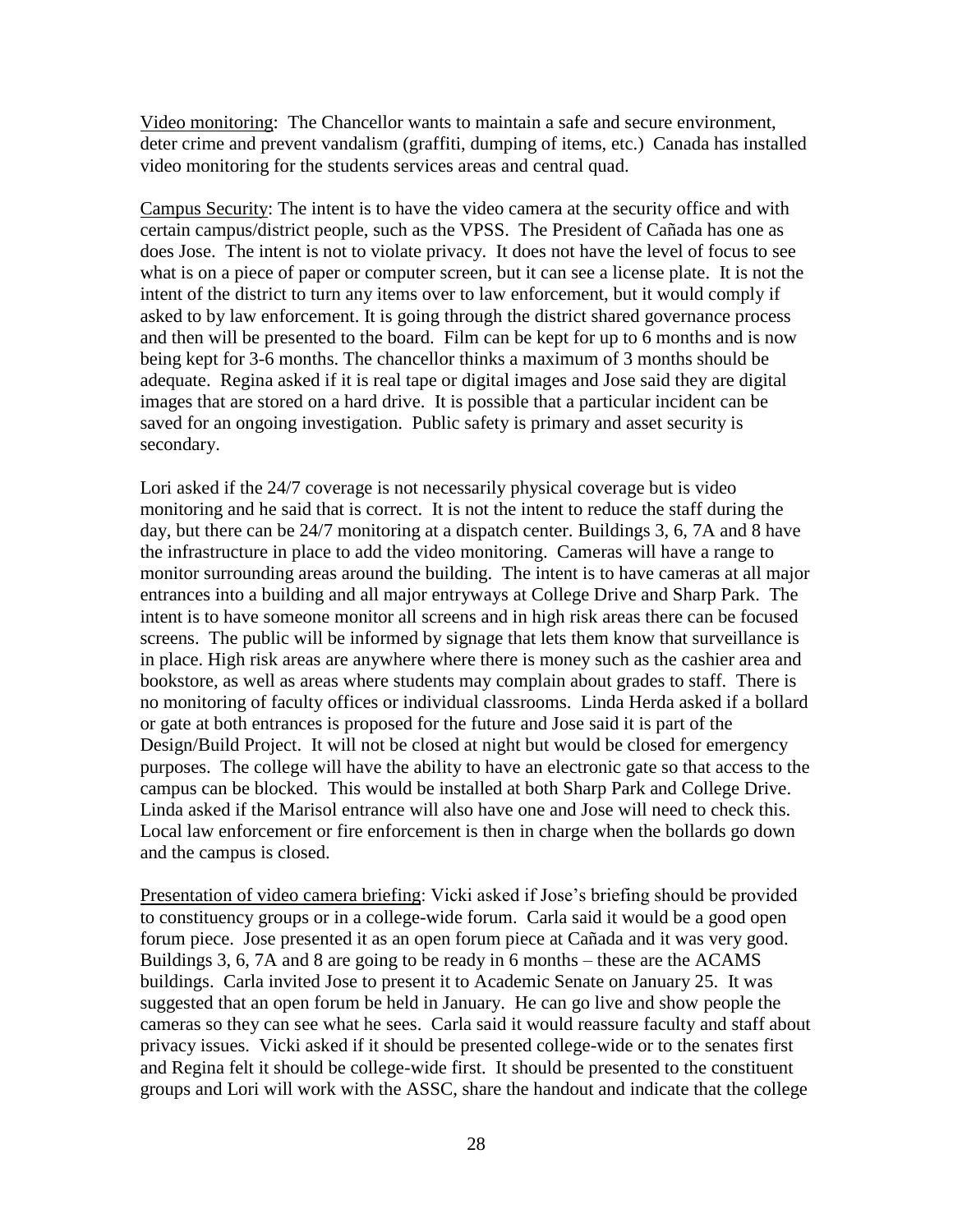is planning for a spring semester college wide forum. Lori suggested to Jose that it should focus on public safety and emergency preparedness.

Emergency preparedness: Jose said the emergency preparedness consultant is being brought on board to make sure all the documents are in order, and those who have been trained would be retrained, as well as new people trained. This is district project. By the time the live exercise is held in April, the colleges will be on board with this. Vicki suggested that Jose should come to the January Academic Senate meeting so that it is not the first presentation about it to faculty.

**February 27, 2008:** Regina asked if one of the dates identified for the Design/Build Open Forum could be considered for the Safety Camera forum. The Council agreed and Regina said she would check with Facilities to see if they can attend.

### **Scholarships for Students**

**November 28, 2007:** In an effort to build Skyline scholarships for students, Vicki drafted a letter which was presented to the Council for their review. The college is trying to do a ramp up on student scholarships partly because there is a small supply. If possible, Vicki would like to send it out college wide this week. She has listed the types of scholarships. Lori suggested that Vicki set a deadline for doing in order for it to count for next year's scholarship round. The other thing is that people may want to pledge and not pay just yet. Vicki does not want to do a pledge, but a payroll deduction is fine. Lori will get her the date. Carla asked if in addition to approaching faculty and staff, will businesses will be asked to contribute and Vicki said this is an internal project. The foundation does the pitch to the external groups and businesses. Vicki will go out with the new foundation staff to try to do the external asks. Vicki said the board and the foundation have created a new MOU and the district is helping to fund the staffing costs in order to dramatically increase their staff. There will be a director, professional fundraiser, administrative assistant and bookkeeper and it will be staffed at the level that colleges that have successful foundations do. Carla is concerned that they are having trouble raising dues for Academic Senate, but Vicki said this scholarship fundraising is strictly on a volunteer basis in order to cultivate an attitude of philanthropy here before Skyline goes out to the community. The college is also looking at legacy planning at a foundation level. She asked if the Council had any recommendations to the document and Regina said it may be too wordy for those who are not sure if they want to do it yet. Vicki has pared it down as much as she can. Lori suggested adding a catchy headline. Carla suggested it include a statement that the college acknowledges that faculty and staff are already giving money – this is a great way to support student success through scholarships. A statement that the contribution is tax deductible should also be added.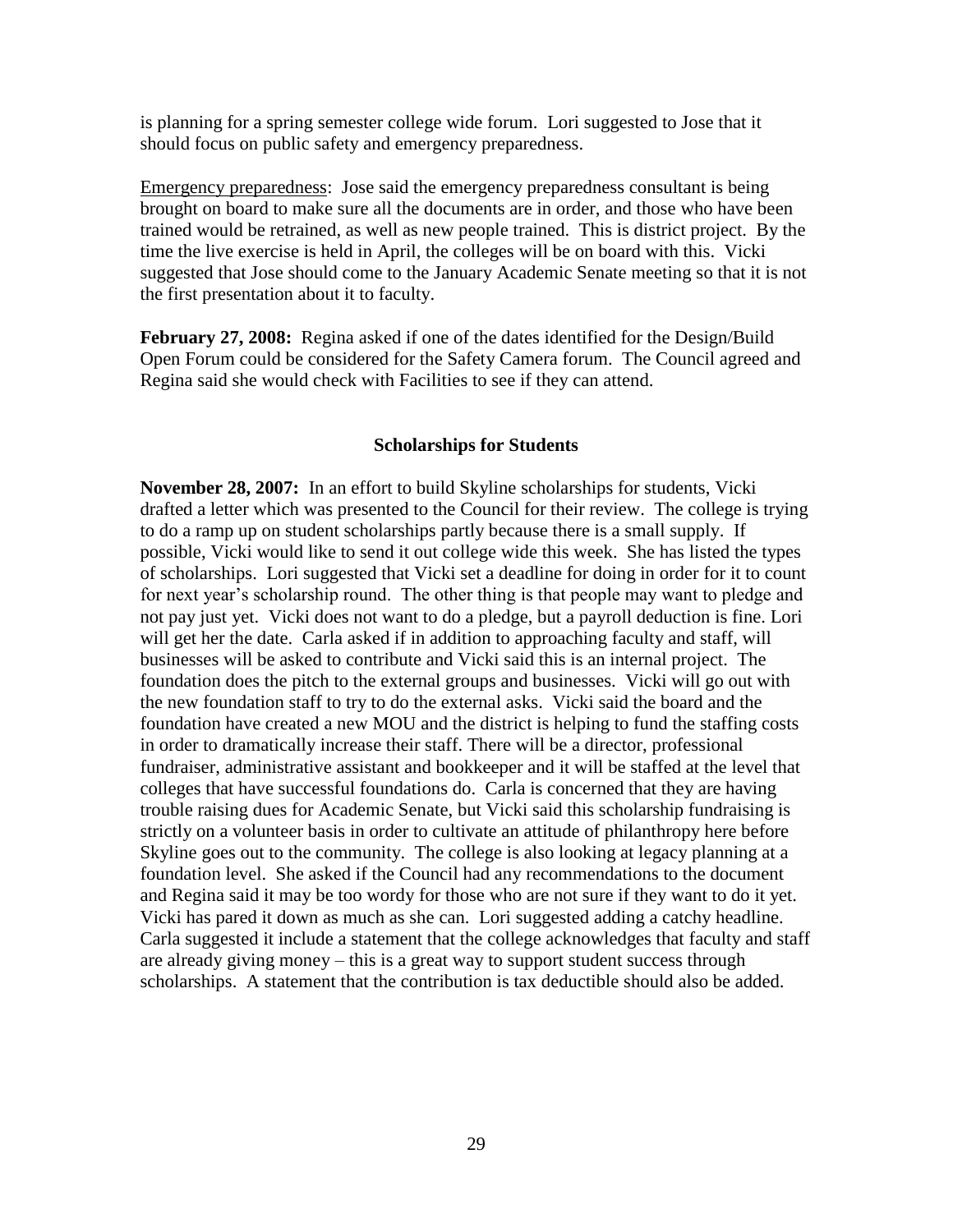### **Shared Governance Groups' Elections**

# **April 23, 2008:**

- ASSC elections are held in mid-May and they are hoping to coordinate the timing among all three colleges.
- The Student Trustee election is held at the same time as the college student government elections. There is a nomination form and the Skyline student with the most votes goes to a pool of nominees from all three colleges. A committee made up of two students from each college, plus the current student trustee, interviews the nominees and then the trustee is chosen. Regina would like to see a Skyline trustee now and Lori said Skyline should do a better job of promotion it to the students. She said some districts just rotate the appointment.
- Academic Senate nominations were due on April 17 and Nick Kapp will create an online slate for those positions. Carla did not have the date of the elections.
- Classified Council is not holding elections. Everyone agreed to stay on another year. They will go through the motions of asking for nominations.

### **Shared Governance Open Forum on April 7**

**March 26, 2008:** Skyline will hold an Open Forum on April 7 to talk about shared governance. Vicki brought a draft recommendation for a way to proceed and expedite the conversation. The Accreditation Visiting Team commended Skyline on its shared governance process and also made a recommendation that the college develop a policy for regular evaluation of the governance structure. Vicki said the Open Forum will address the college's issues on governance and the team's recommendations as well. In order to surface out what the issues are, Vicki suggests asking people at the forum to comment in a specific kind of way and this method gets candid feedback. Five flip charts would be used, one for each of the four topics and one for people to post other ideas they may have. People would be given post-it notes to write their comments and post them on the flip chart. This method would allow people to find out what is working, what is not, and what a better solution might be. People have 20-30 minutes to do that, to talk among themselves, move from one flip chart to another, surface out what the issues are and make recommendations for what would make things better. Vicki said someone would synopsize the kinds of thoughts that are being listed in the flip chart. There could be group wide discussions and then all of those notes would be typed up, organized by topic and those recommendations would be brought to College Council. Vicki worked on the planning with Lori, Regina and Cathy. The flip chart idea was Regina's and Cathy suggested that the college may want to follow up with a more focused survey or focus groups to talk about it in a more thorough way. The target is to use this information to revise Skyline's governance structure and use it to develop a policy for regular review. So, for example, once every few years the college would hold an Open Forum, make recommendations, and implement them so it becomes a regular policy that is scheduled for regular review. Carla likes the interactive piece and she thinks it would be interesting to see under the communication topic what the ideas will be. It allows the group to see if a suggestion is a widely-held view. Vicki said the college would survey something if it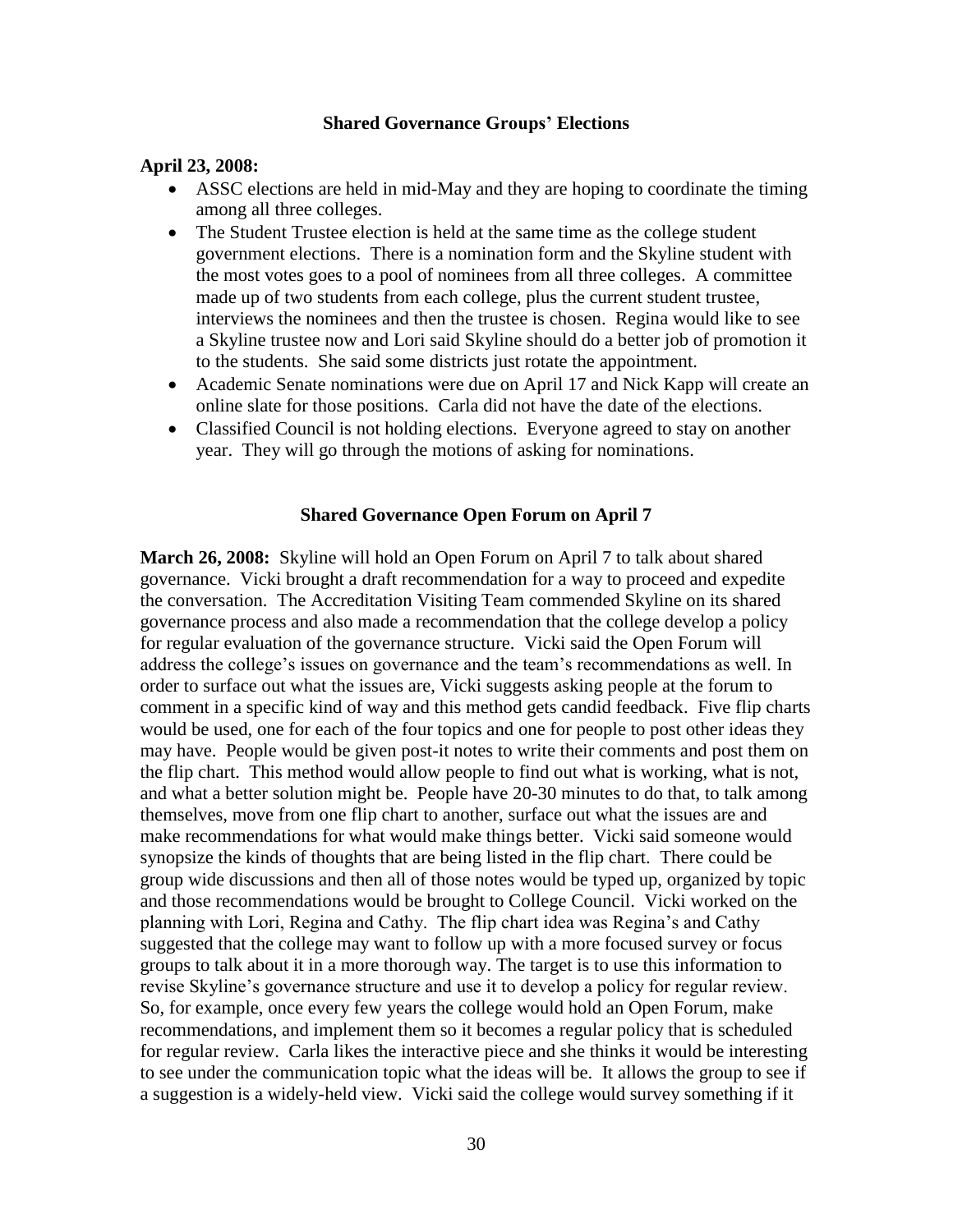does not know what the answer will be. College Council would decide if something is a surveyable topic and what would make sense. Carla asked what would be the incentive to get people to the Open Forum and Vicki said if people care about it they will come. Vicki will put an announcement about it in *Skyline Shines* to encourage people to attend. Carla will ask the Academic Senate Governing Council to attend. Both Carla and Adolfo liked the structure of it. Vicki asked Anastasia if she would communicate it to students and she said she would announce it at the Student Organizations and Club Council (SOCC) meeting and she also suggested something be put into the *Skyline View*, along with posters in the Learning Center and the cafeteria. Vicki said it would be important for students to attend who are already involved in governance and have opinions. Wendy has an e- mail distribution list for the ASSC Governing Council and the distribution list for SOCC. Vicki will send the message and Anastasia will facilitate it.

**April 23, 2008:** Recommendations from both the accreditation self study and visiting team suggested that Skyline needed to identify any needed changes in the shared governance processes, implement them and create a policy for regular review. The review of the shared governance process, changes to it and a regular process of evaluation should be created by fall 2010 when the mid-year report is submitted. To begin the process, the college held an Open Forum on April 7.

- Attendance was light but there was active participation from people who regularly attend meetings. A list of what works well, what does not and ideas for improvement was created. In order to get broader college input, Cathy Hasson said the quickest and most comprehensive way would be to send out a survey, using the essence of the information that was gathered. She is creating statements that could be rated in a survey. There is a lot of information and she would prefer to limit the survey to 25 questions. She recommends holding the survey in the fall. Lori said the goal of the survey is to develop a timeline and focus on the recommendations as the end product.
- Regina is concerned that the categories, which came out of the self study recommendations and the visiting team recommendations, would limit people's response in a survey and it should be broader. Vicki suggested starting with the list, distribute it ahead of meetings and then the list can be refined or new categories added. Lori suggested that the shared governance groups evaluate the list and have them work through it, as well as the Instructional Leadership Team and Student Services Council. Cathy suggested looking at the ideas which are recommended action steps, are they right and are there gaps, and then those ideas are what the college starts working with.
- In summary:
	- o The document will be reconstructed (Vicki).
	- o A background statement that explains why the college is doing this will be written.
	- o The sections on each topic will be summarized and cleaned up so they are more neutral.
	- o The ideas will be characterized as recommended actions.
	- o It will be distributed to groups so they can hold discussions while it is still fresh in their minds – either this spring or fall at the latest.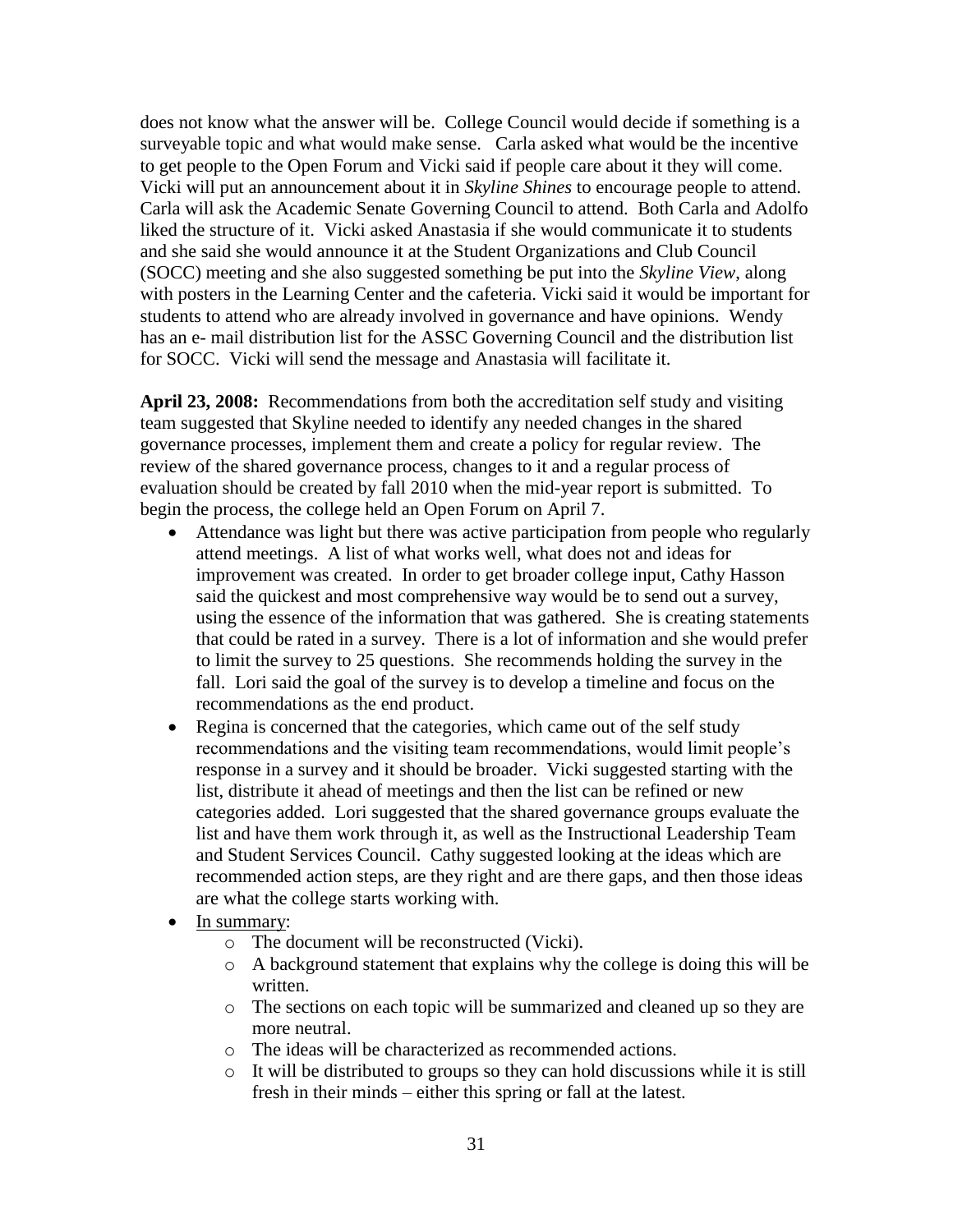o Vicki, Regina or Lori will come to a Classified Council meeting to present information on this.

### **Smoking**

**August 29, 2007:** Ray Hernandez distributed his master's thesis proposal on smoking and he feels his advisor at San Francisco State University will approve it because he has had a lot of positive feedback. SFSU wants Ray to tie it to a health indicator. He has tied it to the Asian population ages 18-24 because this group has a much higher prevalence of smoking. A question was raised as to whether it will serve the college if he uses that indicator. He asked the Council to consider it after they review the draft, which is geared to the 18-24 Asian student population. It includes an overall purpose, a problem statement, and the health indicator and the statistics that support it. National statistics are shown and then he boils it down to California. He needs to look at what is the definition of the Asian population. Regina said if the college has the assumption that work toward a smoke free policy would be impacted on by those who smoke, then if the college establishes policies and use that group to inform those policies, it may be a very good thing. Ray said Skyline has a high Asian population with 28% of students. He pointed out on Page 5 of his proposal that he extracted a piece from the Accreditation self study about what Skyline has been doing overall about smoking on campus. Regina asked if the proposal looks at just a particular group, is it going to miss the cultural beliefs about why people smoke. If the study looks at a specific group, there may be a cultural tradition/expectations that support it and make it easier to smoke. Ray noted on Page 9 concerning outdoor smoking policies, 51 institutions have gone beyond California law and have stronger policies but the definition of "smoke free" vary. Page 10 includes best practices and he found one great case study, which is Ohlone College. On Page 11, he found that enforcement is crucial and the college needs support from stakeholders. His recommendation on Page 12 is to address the cultural beliefs, determine what the college's policies are from micro to macro, determine how the constituent groups can work together to move forward, what are realistic steps that can make a policy effective, and how to use enforcement. Vicki suggested describing the history of it at Skyline in that the college made a decision to handle it in a specific way. The college did not commit to making it a smoke free campus but agreed to have designated smoking areas. Regina asked if Ray is going to be able to get all the answers to these questions and he said his work plan timeline, which runs over the next two semesters, is listed on Page 16. Lori said the college needs to be careful in how this is framed so there is no stereotyping. She asked how the college would generalize from a specific group to a larger campus problem. Ray will check with the Council on it as he goes along. The Council discussed whether the focus should be on a specific population group or should it have a more comprehensive approach. It needs to be a more explicit connection or a broader population. Ray will go back and defend making it a more comprehensive view, provided it works for his thesis. He will also work on the title. Grant funding will be available and he thinks it will be \$500 to \$1000. Vicki will email President's Innovation Fund criteria. Regina said this is the type of work that the Health Center does and it may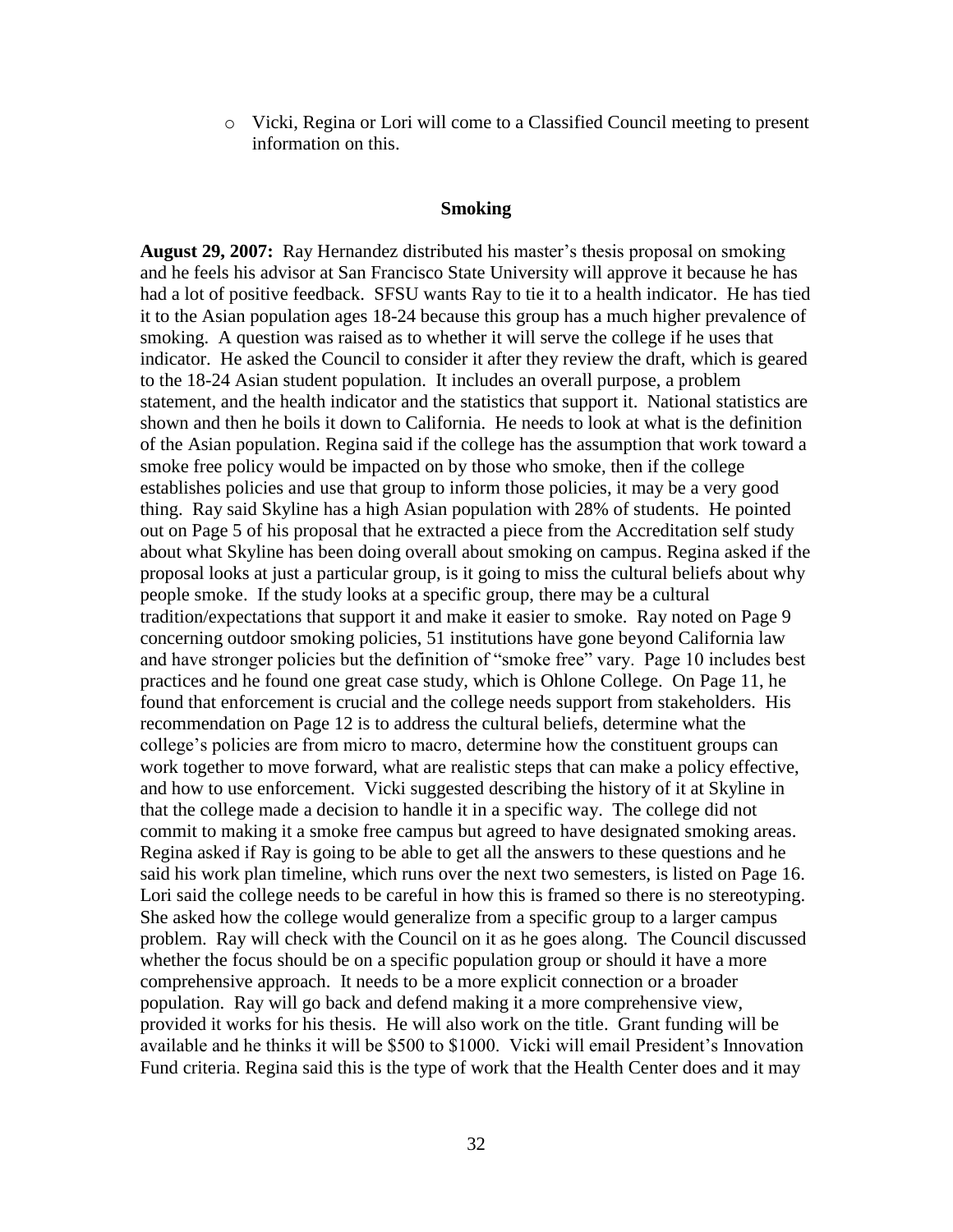mean that the college can augment it through their department. Lori will check into it. She will email Ray information about laws/enforcement in other cities in the county.

**September 26, 2007:** The title of Ray's project has been determined and it is, "Skyline" College: reducing environmental tobacco smoke on campus." He changed the language to reflect discussion held during the August meeting. The target population is now all students and all employees. San Francisco State University is still concerned about how Ray is going to realistically manage the project. He met with Cathy and he thinks he has a good plan. He wants approval from the Student Services division to hold a census, and Lori approved. Student surveys will be done early next year. When he spoke to Cathy, she mentioned that Skyline is already doing a survey for Health & Safety, and Ray thinks it would be a good opportunity to do them together. His job is going to keep it very pointed to what is needed, and what the project is trying to do, and limit it so it is well thought out and would have substance to it. It will take place early in the spring semester 2008. Vicki thinks it makes good to collapse the Health & Safety survey into this. Regina said it should not conflict with program surveys. Ray said Cathy has a master list of what is going on around campus. The employee survey is in the fall, the student survey is in the spring and a follow-up in mid-spring. Vicki said he addressed all the issues raised in the August meeting and the group approved him going forward on it.

#### **Proposed Student Equity Committee**

**April 23, 2008:** Background: Previously, Skyline used to have a Student Equity Committee and its job was to respond to state regulations to prepare a student equity plan and send it to the state chancellor's office. This was completed in January 2005 and then the committee stopped meeting. From this plan, Skyline formed the Campus Change Network, and from that grew the First Year Experience Project and, in some ways, the Basic Skills Initiative. The SEEED Committee is also thinking about issues of diversity. The proposal to form the Student Equity Committee came out of Cabinet. There is no group on campus that watches data and advises the college on how to serve students better in terms of equity issues. This proposal provides for that group, with a charge to identify barriers and promote institutional changes. If College Council wants to take this proposal under consideration, they would need to take it to their constituent groups for their feedback.

- Structure: This committee would be a sub-committee of College Council. It would replace the current Student Access and Success Committee, which has not met for three years.
- Membership: The membership structure would pull together people from the different initiatives that have some relationship to equity and diversity. This membership could be revised annually depending upon the issues. Lori asked if membership is a balance of faculty and staff from the FYE and BSI groups, one rep for each initiative and Vicki said it has not been specified. The expertise is more important than the position people have. She sees it as faculty, classified and administration. Lori would like to make sure there is a balance and thinks there should be a number of reps associated with it so it is not heavily faculty or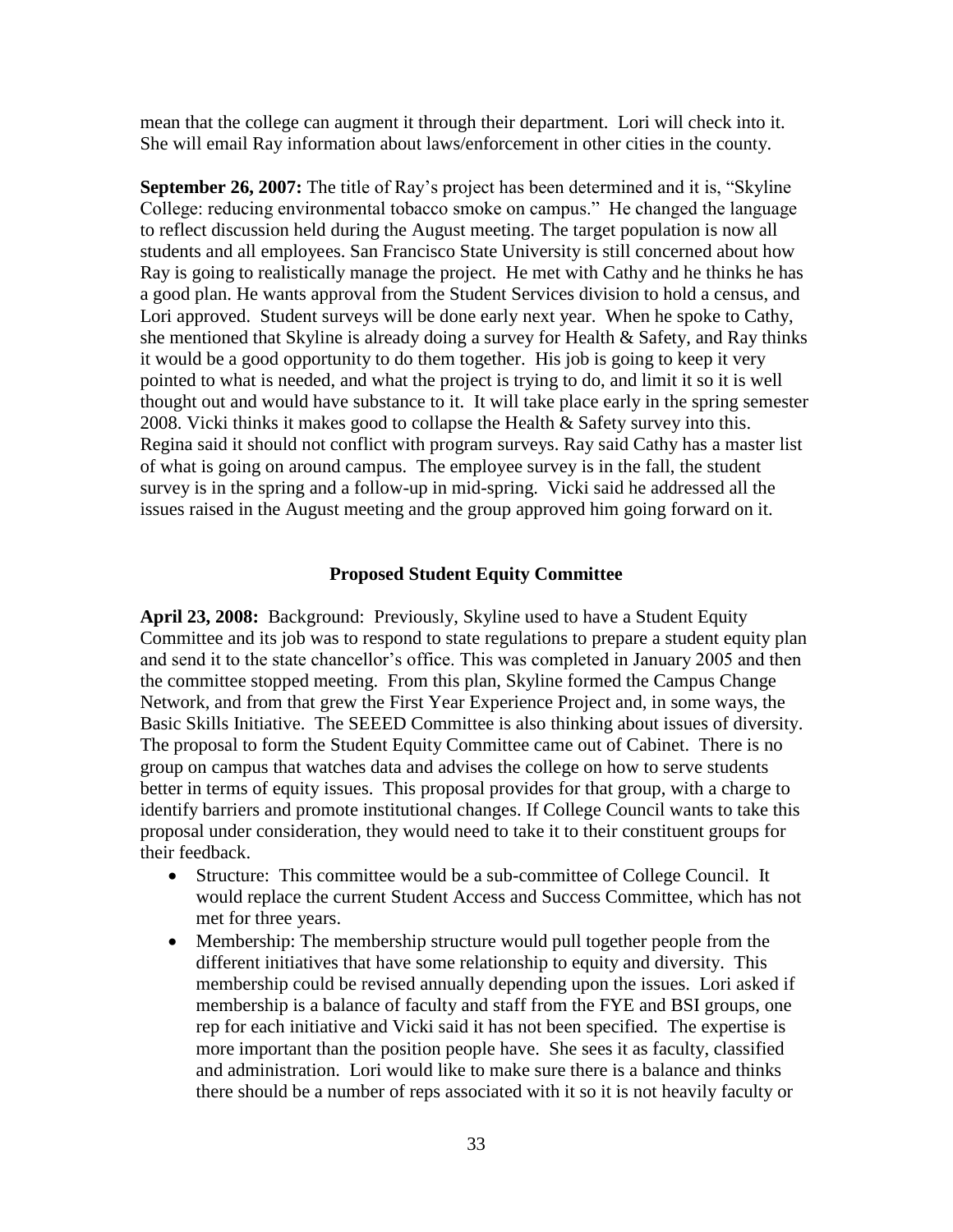administrative. She would like to see the Matriculation Coordinator added to the roster. Regina recommends adding reps from the shared governance groups. Linda is concerned that there may not be classified staff available who could serve on it. An appointee could represent more than one area and there could be reps from the constituency groups with experience/interest in the various areas. Vicki will work on it. Carla is concerned about tapping into the same people who are already serving on other committees. Vicki would like College Council to think about the array of people who could bring something to the table.

- Carla is concerned about adding one more committee and would like to incorporate this committee with SEEED. Vicki said SEEED did not want to merge with the Student Equity Committee because they have other things to do and cannot add another meeting a month. Regina acknowledged that the committee charges sound like they would be similar, but they are not. SEEED addresses cultural activities initiatives and the Student Equity Committee would look at instruction, services and pedagogy. It would focus on student achievement and performance for diverse groups and address the achievement gap and curriculum. Vicki said this group could provide ideas and direction to SEEED. She would like to see the committees run separately for a year or two and perhaps the college could consider folding them together in the future.
- Carla asked if more new faculty could participate in committees. She feels that the college is losing good leadership because the same people are doing the work and may be burned out. Vicki recommends framing this committee as a piece of work the college should do. She would like to have the campus groups review the compendium and see if some of the committees can be streamlined.

### **Thematic Governance Model and Committee Reporting Lines**

**August 29, 2007:** College Council refined these two documents in March 2006 and decided to wait until the College got closer to the Accreditation self study deadline before final approval was made. Nothing flowed out of the self study that would indicate a change needed to be made to either document. The Council reviewed the Planning Agenda Summary and Vicki pointed to the topics that have to do with governance under Standard IV. The first three topics relate to the governance structure, and Vicki would like to add a discussion of that to the September agenda. Vicki asked if the Council thought that there was anything implied in the diagrams that would require a change or could they be approved as they are. Ray said they were cited directly both in reporting lines and the shared governance process. They worked very well and he could easily use them to demonstrate the recommendation. Vicki said Skyline has really established a robust governance system. Regina said the recommendations that came out this time pertained to streamlining communication and she said that she was surprised because the Council designed these in a graphic form to better communicate the structure. She feels that it should stay a draft but today's date could be put on them. Vicki said if the Council looked at the prior self study and interim report it is a clear story of a lot of development and evolution of the process. Vicki suggests a different strategy and she recommends not calling them draft documents. It does not mean that the Council cannot change them, but